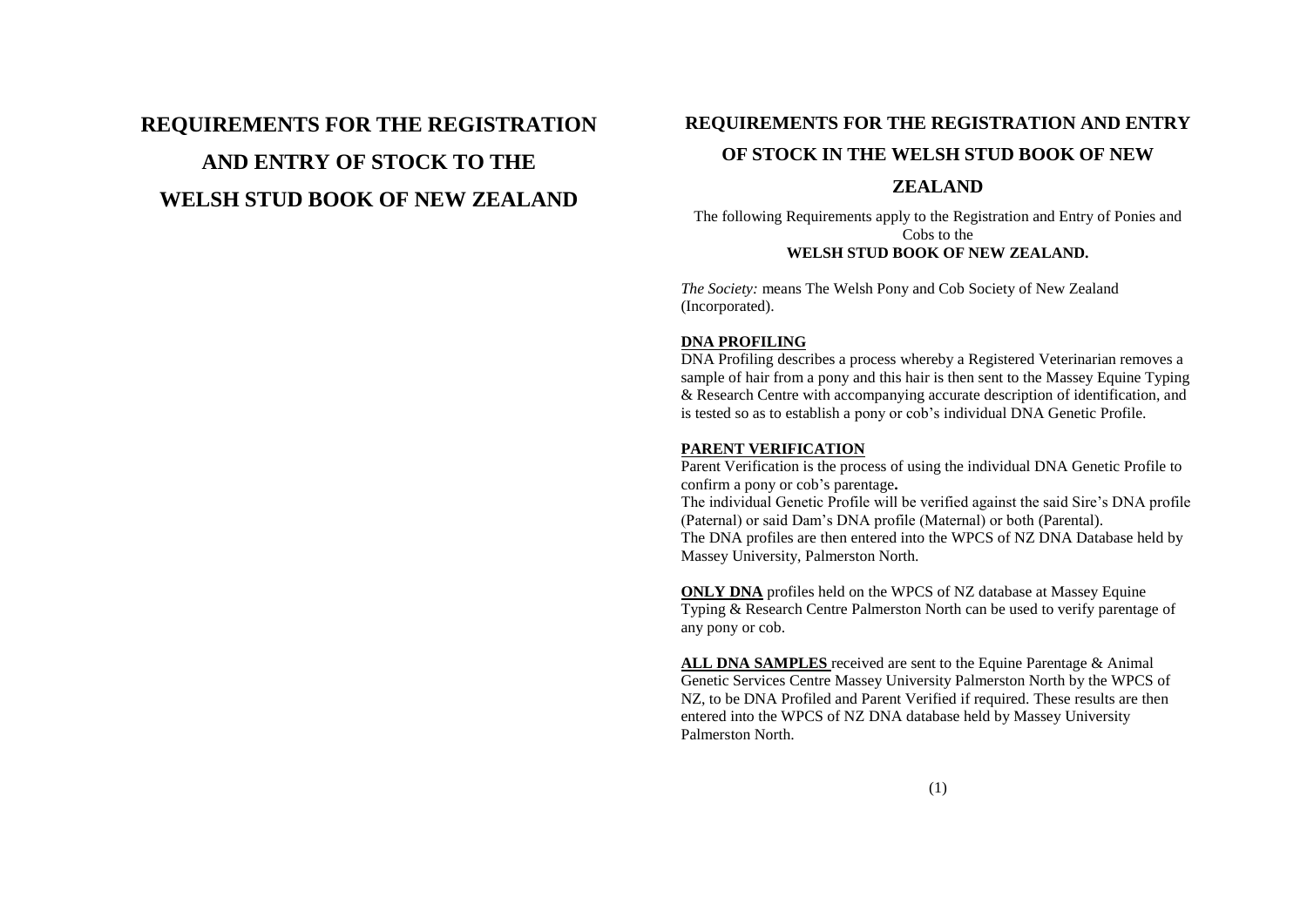# **DNA COLLECTION REQUIREMENT**

For the Society to accept any DNA Profile the DNA collection must be taken by a Registered Veterinarian, the WPCS of NZ DNA Application Forms completed and sent to the Secretary of the WPCSNZ (this includes the DNA sample) unless otherwise stipulated by the WPCS of NZ Council. The Secretary will send the DNA Sample Application to Massey. Once the DNA Report is emailed from Massey to the Secretary the Secretary shall then forward a copy to the owner/lessee and to the Registrations Officer.

*Please Note: The owner or lessee may collect the DNA mane sample from progeny of Purebred mares and Purebred Stallions when both the Dam & Sire's DNA Profiles are held in the WPCS of NZ DNA Massey Equine Typing & Research Centre Database at Massey University Palmerston North.*

# **VALIDATE PARENTAGE**

The Society may require a pony or cob to be Parent Verified to validate parentage. The DNA sample is to be provided by the owner of the pony or cob concerned at the owner's expense.

If parentage fails to be established the entry may be considered to enter the Part-bred Register. If registered already the pony or cob will be transferred to the Part-bred Register.

# **PLEASE NOTE**

FS (Foundation Stock) may be accepted only if directly descended from stock registered with The Welsh Pony & Cob Society of Wales Studbook or Register but MUST BE REFERRED TO THE REGISTRATIONS OFFICER FOR COUNCIL APPROVAL.

ROS (Registered with Other Society) may be accepted only if directly descended from stock registered with The Welsh Pony & Cob Society of Wales Studbook or Register but MUST BE REFERRED TO THE REGISTRATIONS OFFICER FOR COUNCIL APPROVAL.

OOS (Other Overseas Society – *Not Welsh*) may be accepted only if directly descended from stock registered with The Welsh Pony & Cob Society of Wales Studbook or Register but MUST BE REFERRED TO THE REGISTRATIONS OFFICER FOR COUNCIL APPROVAL.

## **ANY PEDIGREE** CONTAINING FS OR ROS OR OOS MUST BE REFERRED TO THE REGISTRATIONS OFFICER FOR COUNCIL APPROVAL

A. **Ponies and Cobs** may be registered in the Stud Book in one of the following sections and will be referred to as fully registered. Section A Welsh Mountain Ponies not exceeding 12.0 hands (122cm) in height. Section B Welsh Ponies not exceeding 13.2 hands (137.5cm) in height. Section C Welsh Ponies (Cob type) not exceeding 13.2 hands (137.5cm) in height. Section D Welsh Cobs, exceeding 13.2hh (137.5cm) in height.

# B. **For the purpose of these Requirements the following shall apply:**

- i) A Fully Registered Pony or Cob is a Pony or Cob registered in Sections A, B, C or D of the Welsh Stud Book. Such animals are by a Fully Registered Sire and from a Fully Registered Dam and must be directly descended in all lines of pedigree from Ponies or Cobs registered in Wales in the Welsh Stud Book.
- ii) Imported Ponies and Cobs **NOTE:** Refer to Requirement P. (Page 7).
- iii) Entries will be accepted for Registration without inspection subject to the condition that the Council can require inspection should it be considered necessary or desirable. Should an inspection be deemed necessary this will be undertaken by such persons as nominated by the WPCS of NZ Council.
- C. **No pony or cob** can be registered or entered in more than one section of the WPCSNZ Purebred Stud Book.
- D. **Every application** for registration or entry, notification of birth (if required), Transfer or DNA Application, shall be made on forms approved by the Council of The Society and shall contain such information as the Council shall from time to time decide. Each such application shall be accompanied by the prescribed fee.
- E. **Members of the Society** shall be entitled to the exclusive use of a distinctive prefix or suffix for the purpose of registration or entry in the Society Publication, upon payment of the appropriate prefix or suffix registration fee.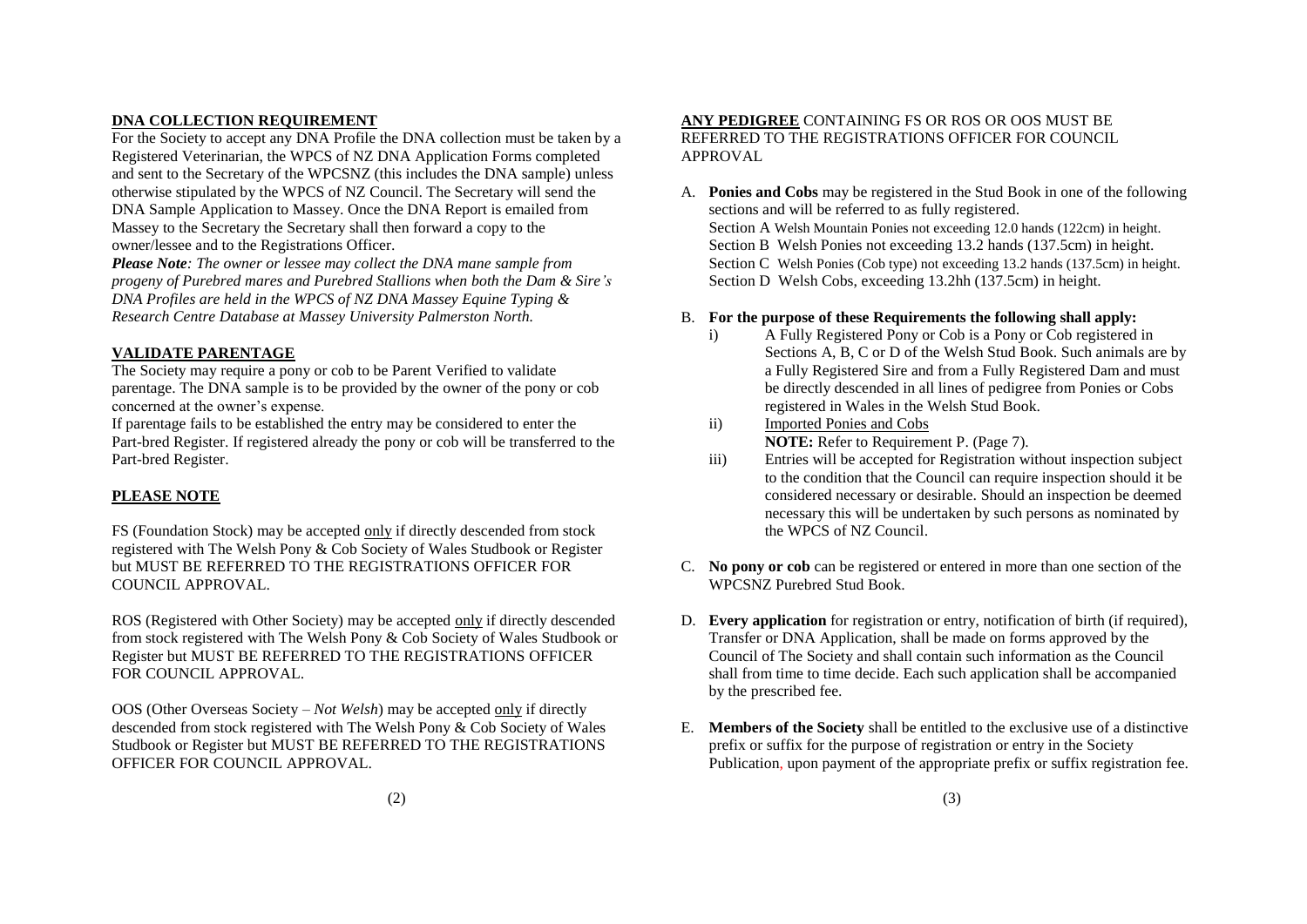- i) The Council shall have the right to decline to register any prefix or suffix which, in its opinion, is unsuitable or objectionable.
- ii) The breeder's registered prefix or suffix must be used in every instance.
- iii) A prefix or a suffix must be registered with the Society if used for the purpose of registration. The appropriate fee must be paid.
- iv) The purchaser of a stud farm shall have no right to the previous owner's stud prefix or suffix except with the sanction of the previous owner and the sanction of the Council.
- F. **Ponies and Cobs** by a Fully Registered Sire and from a Fully Registered Dam are eligible for registration in the Stud Book and must comply with the following clauses;
	- i. The Society will only register or enter the Purebred Offspring of a Purebred registered stallion, in respect of which the stallion (Sire) is DNA Profiled and if Parent (dam and/or Sire) DNA Profiles are available then the stallion must be Parent Verified.
	- ii. The Society will only register or enter the Purebred Offspring of a Purebred Registered Mare (Dam), in respect of which the Mare (Dam) is DNA Profiled and if Parent (dam and/or sire) DNA Profiles are available then the mare (dam) must be Parent Verified.
	- iii. Stallions contributing registered welsh blood by Artificial Insemination, please refer to Requirements governing the use of Artificial Insemination and for the use of Imported Semen.
	- iv. Every application for registration of a colt/filly/ gelding shall be in the hands of the Registrations Officer before 31 July following the foal"s date of birth.
	- v. Geldings; Verification of castration must be provided by a Registered Veterinarian, and geldings will have the letter G preceding the Registration Number.
	- vi. For the purpose of registration the Breeder shall be deemed the owner or lessee of the mare at the time of foaling.

# **G Colt to Stallion Registration Requirements**

- i. The Society's Compulsory Veterinary Certificate must be lodged with the Registration Officer and must be accepted by Council for the full registration of a Stallion.
- ii. Purebred Colt to Stallion Registration must undergo DNA Parent Verification before the Colt to Stallion Registration is approved.
- iii. No colt foal will be accepted for permanent Stallion Registration until it is 18 months of age. **Note:** The age of a pony is determined from the  $1<sup>st</sup>$ August.
- iv. At the time of completing the Compulsory Veterinary Certificate, the Registered Veterinarian must collect the mane hair for DNA Profiling.
- v. Applications for permanent Colt to Stallion Registrations must be approved by The Council.

# **H Late Registrations**

- i Cases of late applications for registration or entry, which are not more than one year, will incur a late fee.
- ii Cases of late applications for registration or entry, which are more than one year overdue, will be considered providing the following procedures are followed:
	- DNA Profile has been submitted and compulsory Parental Verification of the DNA profile confirmed as correct.
	- All applicable Fees to be paid by owner.
	- All current Registration Requirements must be complied with.

**NOTE:** Application for Late Registration must comply with all current Registration Requirements; please contact the Registrations Officer or Secretary for this information.

- **I If Registering by Email**
	- Photos to be emailed are to be of good quality and the Registrations Officer requires both near and off side views, all four (4) hooves must be showing in both side photos with one side view to show an entire front-on photo of head and markings, or a third separate front-on head photo of the head markings
	- Stallion Service Certificate to be signed scanned and emailed.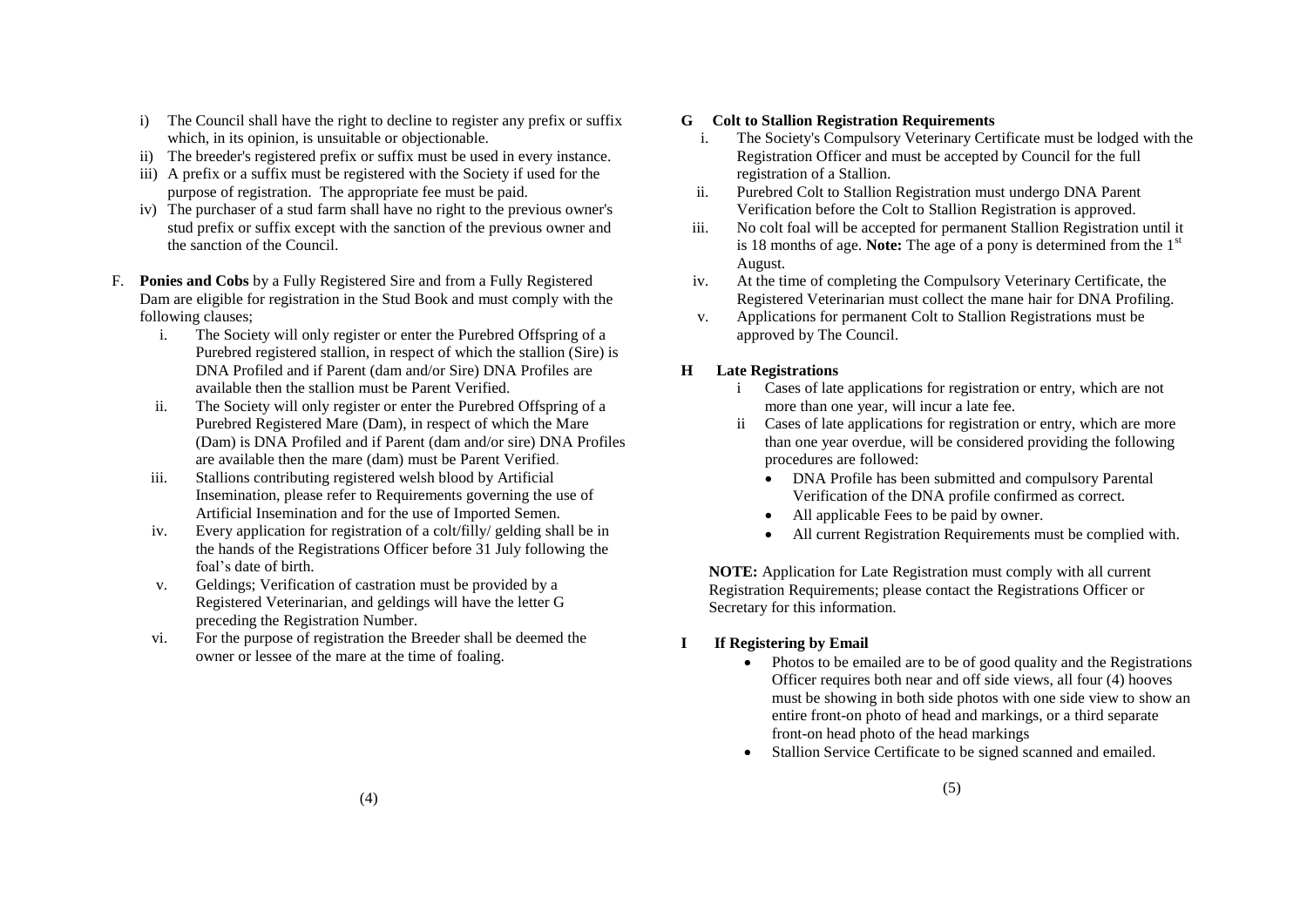## **J Notification of Lease.**

**NOTE:** This is not a Legal Document or a Legal Contract.

Lessees and Owners of Ponies or Cobs must both sign the approved Notification of Lease Form that states the name and registration number of the Pony or Cob. The Notification of Lease Form shall then be forwarded to the Secretary of the Society, with appropriate fee, before registration or entry of progeny can be considered.

**K If a registered or entered pony or cob** is mated with another registered or entered pony or cob, the resulting progeny will be eligible for registration or entry in the section indicated in the following table:

| $A x A = A$ | $RxB = B$        | $CxC = C$      |
|-------------|------------------|----------------|
| $AxB = B$   | $RxC = C$        | $CxC = C$ or D |
| $AxC = C$   | $BxD = C$ or $D$ | $DxD = D$      |
| $AxD = C$   |                  |                |

L. **The transfer of a pony or cob from one section to another** may be authorised by the Council, upon receipt of a written application from owner.

M. **Registration Certificates of castrated stallions** must be surrendered to the Registrations Officer of the Society. A castrated stallion may be re-registered in the Gelding Section of the Stud Book.

i) A castrated stallion must be re-registered in the Gelding Section before transfer of ownership can be recorded.

- ii) Verification of castration must be provided by a Registered Veterinarian.
- N. **Notification of transfer of ownership of ponies and cobs** registered or entered must be completed before registration or entry of their progeny can be accepted. The Registration Certificate must be sent to the Registrations Officer or Secretary for endorsement with the payment of the transfer fee included. The Notification Form (Transfer Box) on the reverse of the pony or cob

registration certificate must be filled in with the new owners name and postal address and the WPCS of NZ Registered Owner (the Vendor) must sign and date where stated on the Notification form (Transfer Box) before this Transfer can be processed.

- O. **Export Certificates.** A Pony or Cob must conform to the following requirements:
	- i) A pony or cob must, at the time of export, be fully registered with The Welsh & Cob Society of NZ (Inc.).
	- ii) A pony or cob must be DNA Profiled and Parent Verified in New Zealand in accordance with Welsh Pony & Cob Society of New Zealand Requirements and DNA number to be noted on the Export Certificate.
	- iii) The prescribed fee, including the DNA testing fee, shall accompany each application.
	- iv) An export clearance certificate issued by the Registrations Officer must be in the hands of the vendor before the pony is exported.
	- v) Any Pony or Cob exported from New Zealand to another country without the vendor having previously applied for and been issued with an export certificate, will be deemed to be an unregistered or un-entered pony or cob and will not, after exportation, qualify as a registered or entered pony or cob notwithstanding that it may previously have been registered or entered.
- P. **Imported Ponies and Cobs.** A pony or cob imported into New Zealand may be accepted for registration or entry in the Society"s Stud Book.

A pony or cob must conform to the following requirements:

- i) A pony or cob must, at the time of export, be fully registered (in its country of origin) with The Welsh Pony & Cob Society (Wales), The Welsh Pony & Cob Society of Australia, or any other Society recognised by The Welsh Pony & Cob Society of NZ (Inc.) and must be directly descended in all lines of pedigree from Ponies or Cobs registered in Wales in the Welsh Stud Book. If a colt is eligible for stallion registration it must be stallion registered.
- ii) All Purebred Imported Ponies & Cobs (excluding geldings) must be Parent Verified by DNA testing before leaving their country of origin. The DNA Certificate must accompany the Export Certificate when sent to the Registrations Officer for Council Approval. This Requirement came into effect on the 1st August 2017.
- iii) Registration with another Welsh Society does not mean automatic acceptance, as a pony or cob must comply with all The Welsh Pony & Cob Society of NZ (Inc.) Registration Requirements.
- iv) The Registrations Officer must be advised in writing of the arrival of any imported Pony or Cob in the country within 6 months of its arrival in New Zealand. After this period Late Registration procedures will apply.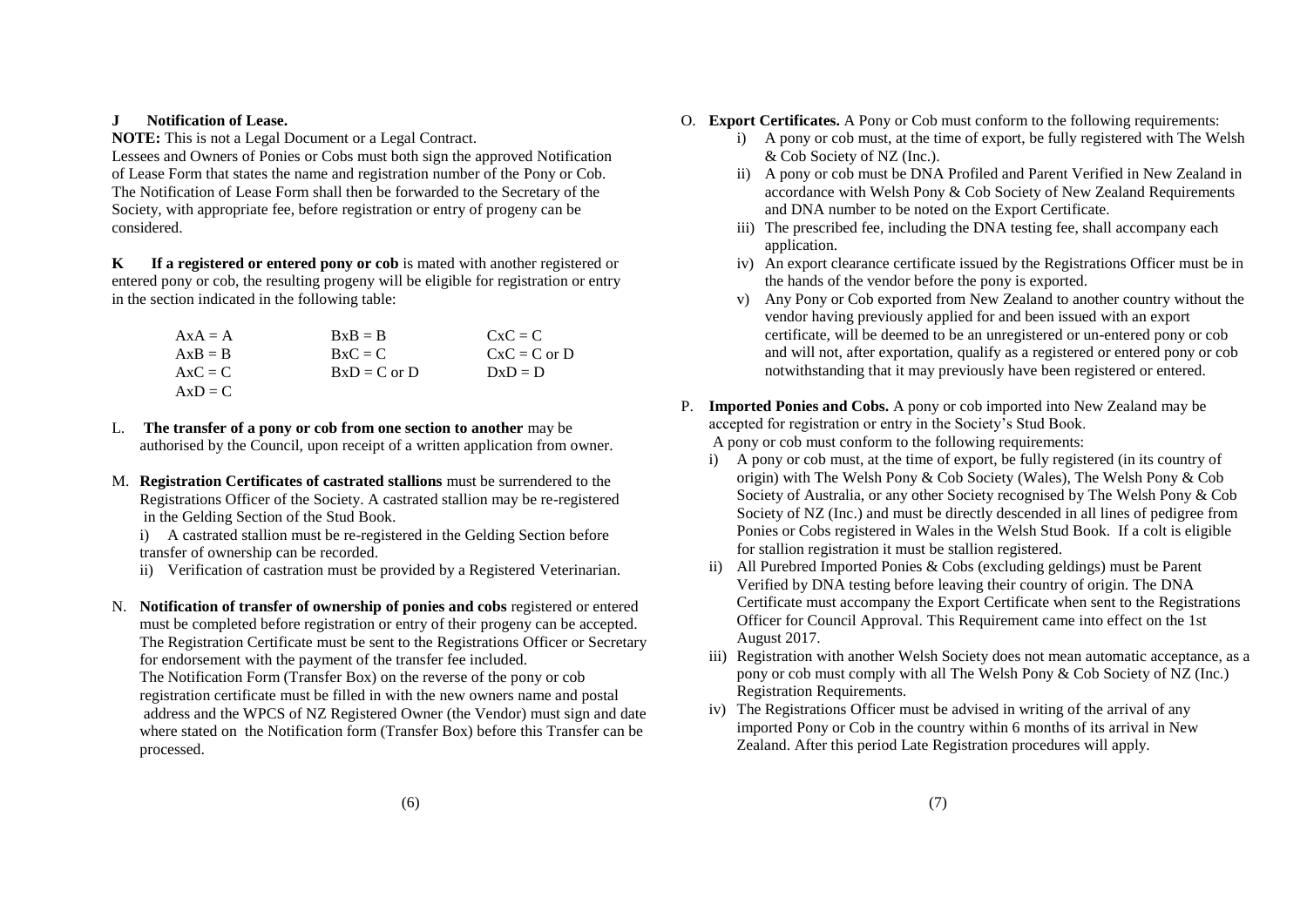- v) Each application for the registration or entry of a pony or cob imported into New Zealand must be accompanied by an Export Certificate issued by the Society of the country in which the pony or cob is currently registered at the time of export to New Zealand.
- vi) Imported ponies, purchased or leased must be registered or entered in this Society"s Stud Book before their progeny can be accepted for registration or entry.
- vii) The prescribed fee shall accompany each application.
- viii)Imports must be approved by the Council.
- ix) Foals imported in utero (IIU) must comply with all Registration Requirements. The Sire of the foal must comply with Requirement A of the Imported Semen **Section**
- Q. **The Society** may ask for a pony or cob to be DNA Profiled and Parent Verified. The DNA Profile is to be provided by the owner of the pony or cob concerned. If parentage fails to be established the entry may be considered to enter the Part-bred Register. If registered already, the pony or cob may be transferred to the Part-bred Register if dam or sire is proven.
- R. **Any matters not provided for** in these Requirements may be dealt with by the Council, at the Registration Officer's request.
- S. **Members must comply with all Requirements** however dispensation may be granted in extenuating circumstances if Requirements are not followed but
	- i) An alternative measure/method that has the same outcome is undertaken.
	- ii) It does not compromise the integrity of the Requirements.

# **REQUIREMENTS FOR THE REGISTRATION AND ENTRY OF STOCK TO THE WELSH PART BRED REGISTER**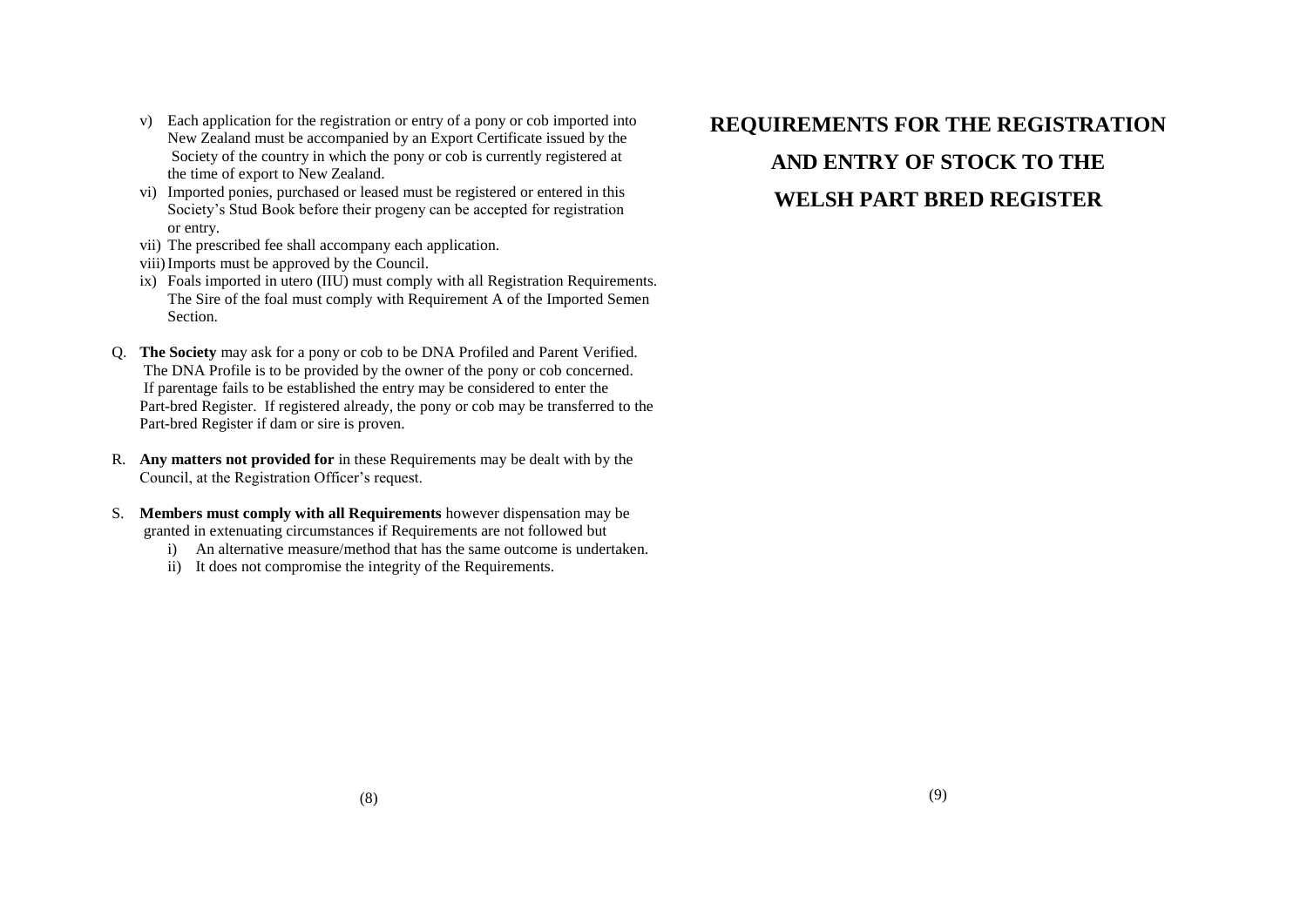# **REQUIREMENTS FOR THE REGISTRATION AND ENTRY OF STOCK TO THE WELSH PART BRED REGISTER.**

**The Society**: means The Welsh Pony and Cob Society of New Zealand (Incorporated).

## **12.5% WELSH BLOOD REGISTERED WITH THE SOCIETY**: A pony or a

cob by a Registered Sire and/**or a** Registered Dam are eligible for registration and entry in the Welsh Part Bred Register, and must contain not less than 12.5% welsh blood registered with The Society.

## **DNA PROFILING:**

DNA Profiling describes a process whereby a Registered Veterinarian removes a sample of hair from a pony and this hair is then sent to the Massey Equine Typing & Research Centre with accompanying accurate description of identification, and is tested so as to establish a pony or cob's individual DNA Genetic Profile.

## **PARENT VERIFICATION:**

Parent Verification is the process of using the individual DNA Genetic Profile to confirm a pony or cob"s parentage**.**

The individual Genetic Profile will be verified against the said Sire"s DNA profile (Paternal) or said Dam"s DNA profile (Maternal) or both (Parental).

The DNA profiles are then entered into the WPCS of NZ DNA Database held by Massey University, Palmerston North.

**ONLY DNA:** Profiles held on the WPCS of NZ database at Massey Equine Typing & Research Centre can be used to verify parentage of any pony or cob.

**ALL DNA SAMPLES** received are sent to the Equine Parentage & Animal Genetic Services Centre Massey University Palmerston North by the WPCS of NZ, to be DNA Profiled and Parent Verified. These results are then entered into the WPCS of NZ DNA database held by Massey University Palmerston North.

## **DNA COLLECTION REQUIREMENT:**

For the Society to accept any DNA Profile the DNA collection must be taken by a Registered Veterinarian, the WPCS of NZ DNA Application Forms completed and sent to the Secretary of the WPCSNZ (this includes the DNA sample) unless otherwise stipulated by the WPCS of NZ Council. The Secretary will send the DNA Sample Application to Massey. Once the DNA Report is emailed from Massey to the Secretary the Secretary shall then forward a copy to the owner/lessee and to the Registrations Officer.

**Please Note**: *The owner or lessee may collect the DNA mane sample of an offspring if the qualifying Dam and or Sire DNA Profiles are held in the WPCS of NZ DNA Massey Equine Typing & Research Centre Database at Massey University Palmerston North.*

## **VALIDATE PARENTAGE:**

The Society may require a pony or cob to be Parent Verified to validate parentage. The DNA sample is to be provided by the owner of the pony or cob concerned at the owner's expense.

If parentage fails to be established the entry may no longer be eligible for the Partbred Register.

# **PLEASE NOTE:**

FS (Foundation Stock) may be accepted only if directly descended from stock registered with The Welsh Pony & Cob Society of Wales Studbook or Register but MUST BE REFERRED TO THE REGISTRATIONS OFFICER FOR COUNCIL APPROVAL.

ROS (Registered with Other Society) may be accepted only if directly descended from stock registered with The Welsh Pony & Cob Society of Wales Studbook or Register but MUST BE REFERRED TO THE REGISTRATIONS OFFICER FOR COUNCIL APPROVAL.

OOS (Other Overseas Society – *Not Welsh*) may be accepted only if directly descended from stock registered with The Welsh Pony & Cob Society of Wales Studbook or Register but MUST BE REFERRED TO THE REGISTRATIONS OFFICER FOR COUNCIL APPROVAL.

**ANY PEDIGREE** CONTAINING FS OR ROS OR OOS MUST BE REFERRED TO THE REGISTRATIONS OFFICER FOR COUNCIL APPROVAL.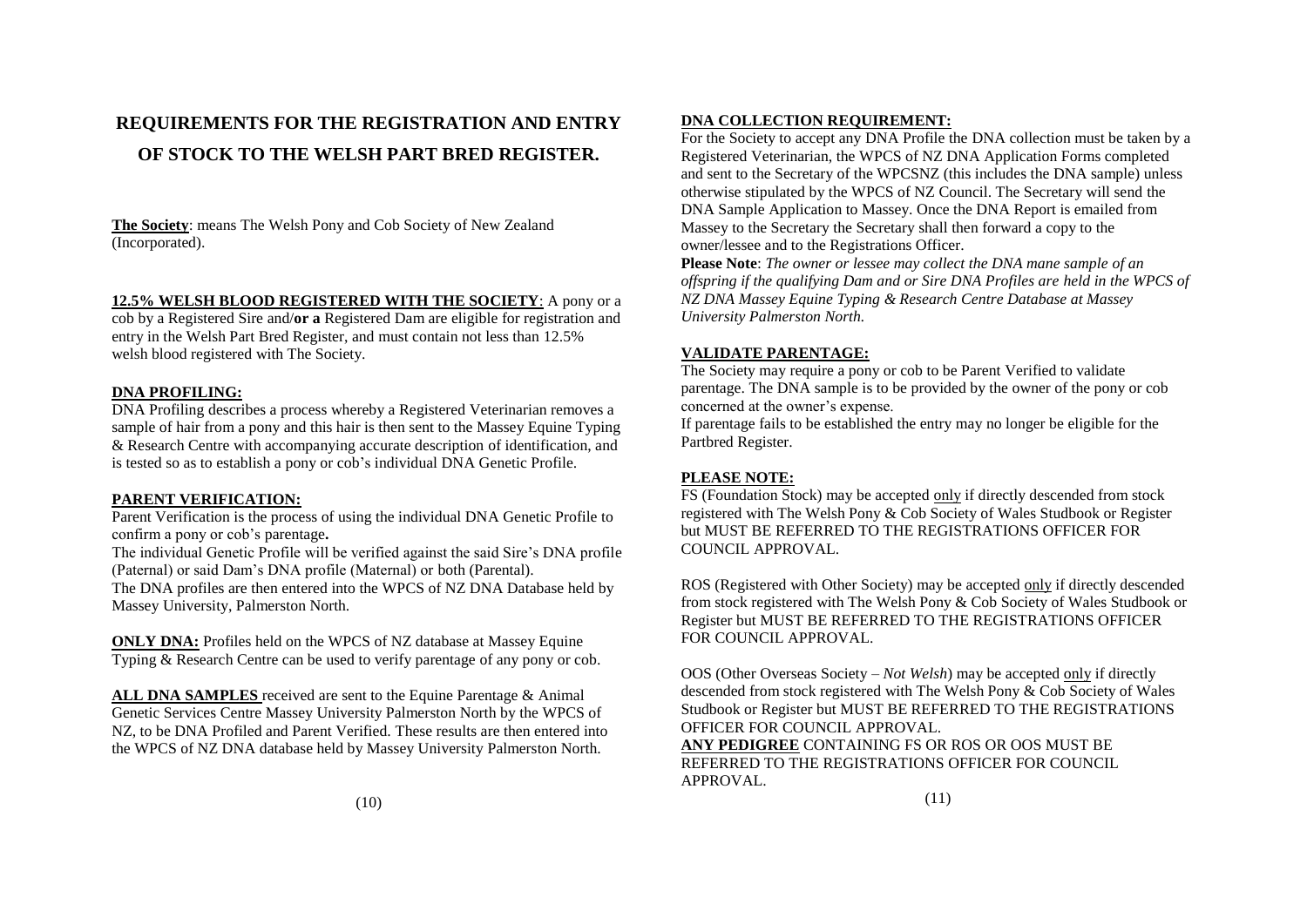## A. **For the purpose of these Requirements**

- i) A Fully Registered Pony or Cob is a Pony or Cob registered in Section A, B, C or D of the Welsh Stud Book. Such animals are by a Fully Registered Sire and from a Fully Registered Dam and must be directly descended in all lines of pedigree from Ponies or Cobs registered in Wales in the Welsh Stud Book.
- ii) Imported Ponies and Cobs. **NOTE:** Refer to Requirements N. (Page 16).
- iii) Entries will be accepted for Registration without inspection subject to the condition that the Council can require inspection should it be considered necessary or desirable. Should an inspection be deemed necessary this will be undertaken by such persons as nominated by the Council of the WPCS of NZ
- B. **Every application for registration or entry,** notification of birth (if required), Transfer or DNA Application, shall be made on forms approved by the Council of The Society and shall contain such information as the Council shall from time to time decide. Each such application shall be accompanied by the prescribed fee.
- C. **Members of the Society** shall be entitled to the exclusive use of a distinctive prefix or suffix for purposes of registration or entry in the Society publication, upon payment of the appropriate prefix or suffix registration fee.
	- i. The Council shall have the right to decline to register any prefix or suffix which, in its opinion, is unsuitable or objectionable.
	- ii. The breeder's registered prefix or suffix must be used in every instance.
- iii. A prefix or a suffix must be registered with the Society if used for the purpose of registration. The appropriate fee must be paid.
- iv. The purchaser of a stud shall have no right to the previous owner's stud prefix or suffix except with the sanction of the previous owner and the sanction of the Council.
- D. **If a Stallion is contributing registered Welsh blood** to the resultant progeny, the Society will only register or enter the offspring of the said stallion in respect of which the stallion is DNA Profiled, and if the contributing Welsh Parent (dam and/or sire) DNA Profiles are available then the said stallion must be Parent Verified. (12)
- E. **Stallions contributing Registered Welsh Blood by Artificial Insemination** please refer to Requirements governing the use of Artificial Insemination and for the use of Imported Semen.
- F. **A Partbred Horse, Pony Or Cob that is eligible for Registration** must comply with the following clauses;
- i. Every application for registration of a colt/filly/ gelding shall be in the hands of the Registrations Officer before 31 July following the foal"s date of birth.
- ii. Gelding; Verification of gelding castration is required, and must be provided by a Registered Veterinarian, and geldings will have the letter G preceding the Registration Number.
- iii. Identification on Registration Certificates will be WPB, the registration number followed by the percentage of Welsh blood.
- iv. Application for Registration must comply with all current registration requirements; please contact the Registrations Officer or Secretary for this information.
- v. For the purpose of Registration the Breeder shall be deemed the owner or lessee of the mare at the time of foaling.

## G. **Colt to Stallion Registration Requirements**

- i. No Colt will be accepted for permanent Stallion Registration until it is 18 months of age. **NOTE:** The age of a pony or cob is determined as from 1st August.
- ii. The Society's Compulsory Veterinary Certificate Form for the Registration of a Stallion or Colt has been lodged with the Registrations Officer.
- iii. Partbred Stallions must undergo DNA Parent Verification before Stallion Registration is approved.
- iv. At the time of completing the Compulsory Veterinary Certificate, the Registered Veterinarian must collect the mane hair for DNA Profiling.
- v. Applications for permanent Stallion Registrations must be approved by The Council.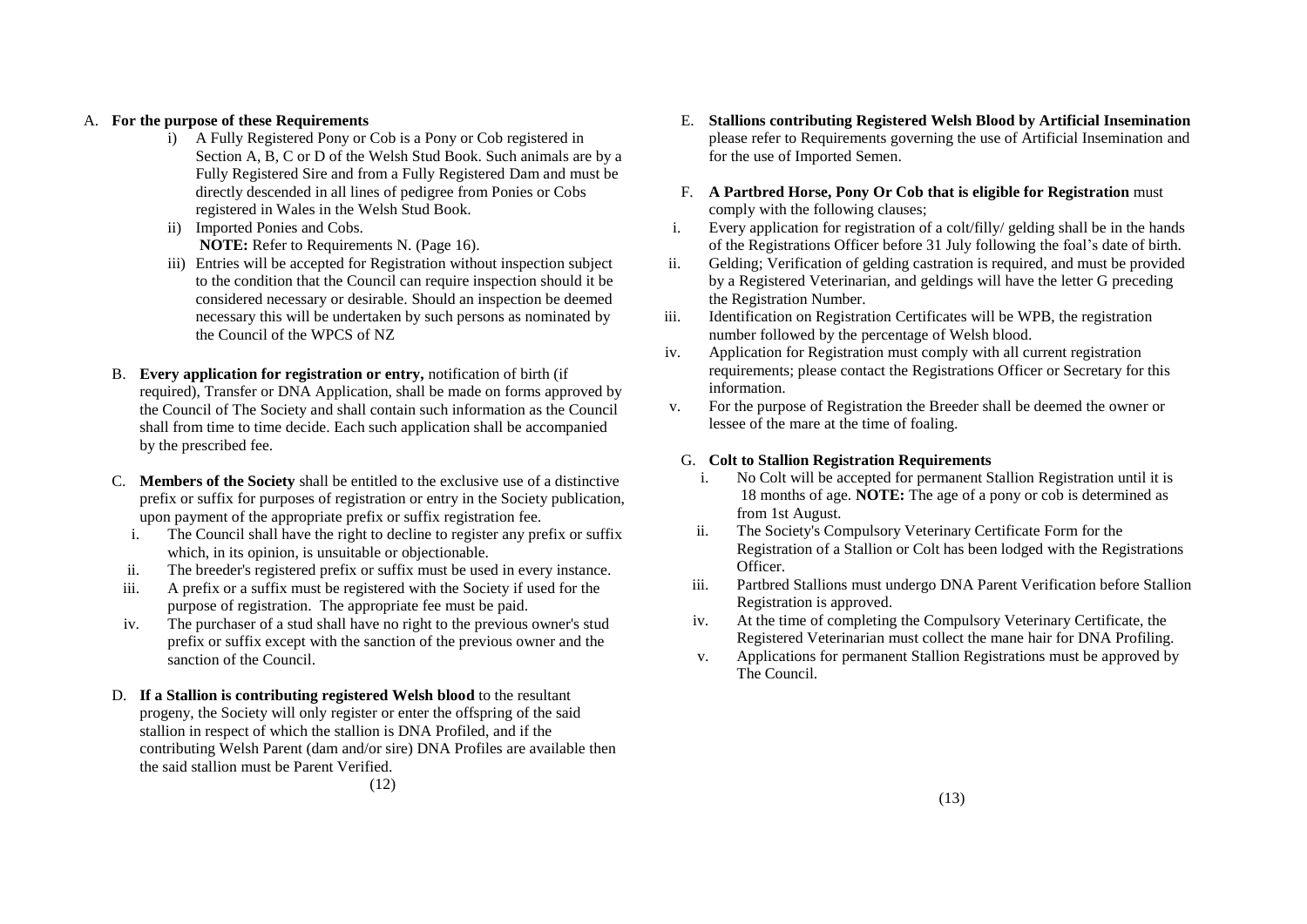# **H. Late Registrations**

- i Cases of late applications for registration or entry, which are not more than one year overdue will incur a late fee.
- ii Cases of late applications for registration or entry, which are more than one year overdue, will be considered providing the following procedures are followed:
	- DNA Profile has been submitted and compulsory Parental Verification of the DNA profile confirmed as correct.
	- All applicable Fees to be paid by owner.
	- All current Registration Requirements must be complied with.

**NOTE:** Application for Late Registration must comply with all current Registration Requirements; please contact the Registrations Officer or Secretary for this information.

# **I. If Registering by Email**

- Photos to be emailed are to be of good quality and the Registrations Officer requires both near and off side views, all four (4) hooves must be showing in both side photos, with one side view to show an entire front-on photo of head and markings, or a third separate front-on head photo of the head markings
- Stallion Service Certificate to be signed, scanned and emailed.

# **J. Notification of Lease**

**NOTE:** This is not a Legal Document or a Legal Contract.

Lessees and Owners of Ponies or Cobs must both sign the approved Notification of Lease Form that states the name and registration number of the Pony or Cob. The Notification of Lease Form shall then be forwarded to the Secretary of the Society, with appropriate fee, before registration or entry of progeny can be considered.

**K. Registration Certificates** of castrated stallions must be surrendered to the Registrations Officer of the Society. A castrated stallion may be re-registered in the Gelding Section of the Stud Book.

- i) A castrated stallion must be re-registered in the Gelding Section before transfer of ownership can be recorded.
- ii) Verification of castration must be provided by a Registered Veterinarian

**L.** Notification of transfer of ownership of ponies and cobs registered or entered must be completed before registration or entry of their progeny can be accepted.

The Registration Certificate must be sent to the Registrations Officer or Secretary for endorsement with the payment of the transfer fee included.

The Notification Form (Transfer Box) on the reverse of the pony or cob registration certificate must be filled in with the new owners name and postal address and the WPCS of NZ Registered Owner (the Vendor) must sign and date where stated on the Notification form (Transfer Box) before this Transfer can be processed.

- **M. Export Certificates.** A pony or cob must conform to the following requirements:
	- i) A pony or cob must, at the time of export, be fully registered with The Welsh  $\&$ Cob Society of NZ (Inc.).
	- ii) A pony or cob must be DNA Profiled and Parent Verified in New Zealand in accordance with Welsh Pony & Cob Society of New Zealand Requirements and DNA number to be noted on the Export Certificate.
	- iii) The prescribed fee, including the DNA testing fee, shall accompany each application.
	- iv) An export clearance certificate issued by the Registrations Officer must be in the hands of the vendor before the pony is exported.
	- v) Any Pony or Cob exported from New Zealand to another country without the vendor having previously applied for and been issued with an export certificate, will be deemed to be an unregistered or un-entered pony or cob and will not, after exportation, qualify as a registered or entered pony or cob notwithstanding that it may previously have been registered or entered.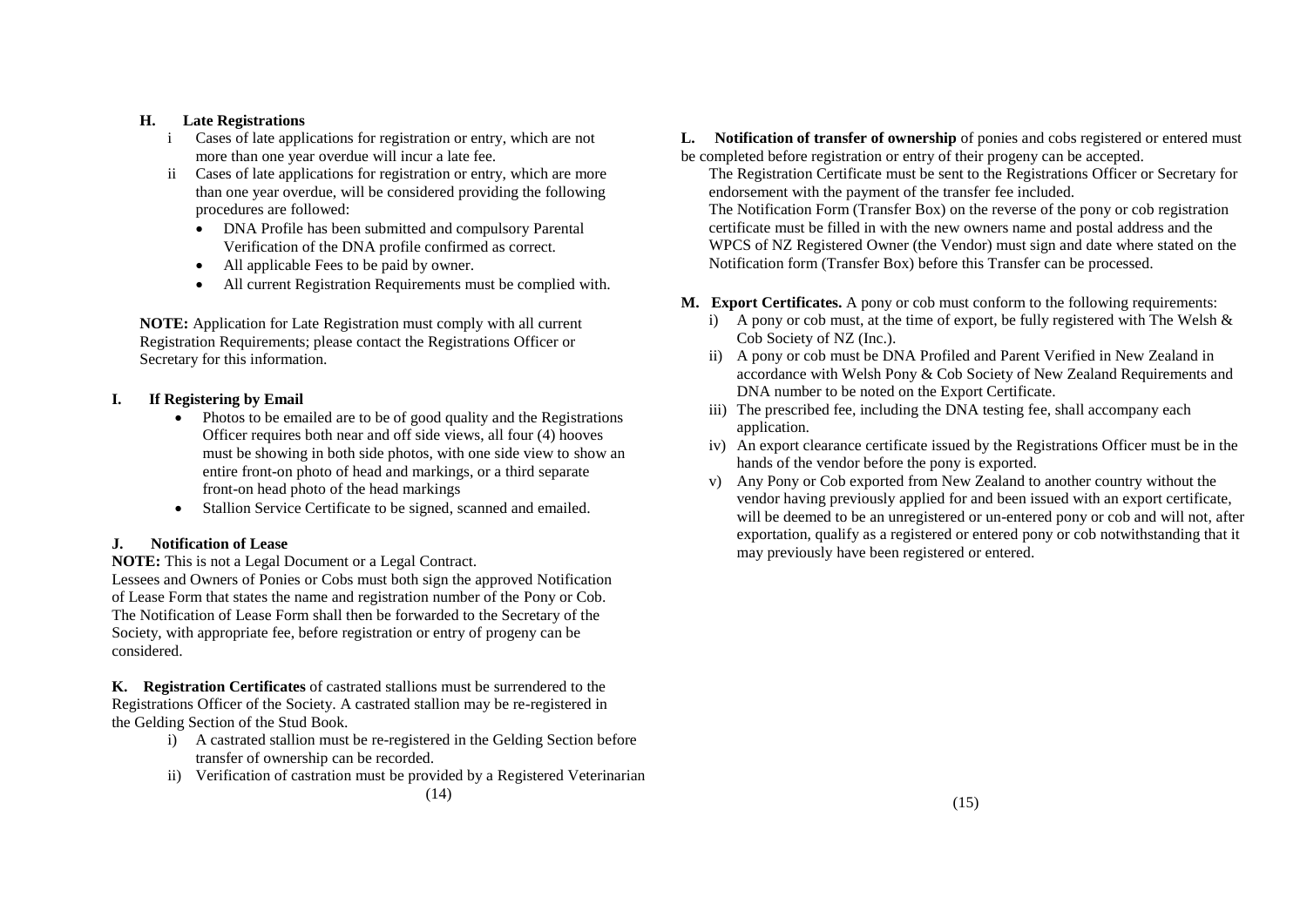- **N. Imported Ponies and Cobs.** A pony or cob imported into New Zealand may be accepted for registration or entry in the Society"s Welsh Part-bred Register.
- i) A pony or cob must conform to the following requirements:
- ii) A pony or cob must, at the time of export, be fully registered (in its country of origin) with The Welsh Pony & Cob Society (Wales), The Welsh Pony & Cob Society of Australia, or any other Society recognised by The Welsh Pony & Cob Society of NZ (Inc.) and the Welsh blood must be directly descended in all lines of pedigree from Ponies or Cobs registered in Wales in the Welsh Stud Book. If a colt is eligible for stallion registration it must be stallion registered.
- iii) Registration with another Welsh Society does not mean automatic acceptance, as a pony or cob must comply with all The Welsh & Cob Society of NZ (Inc.) Registration Requirements.
- iv) The Registrations Officer must be advised in writing of the arrival of any imported Pony or Cob in the country within 6 months of its arrival in New Zealand.
- v) Each application for the registration or entry of a pony or cob imported into New Zealand must be accompanied by an Export Certificate issued by the Society of the country in which the a pony or cob is currently registered at the time of export to New Zealand.
- vi) Imported ponies, purchased or leased must be registered or entered in this Society"s Stud Book or Part-Bred Register before their progeny can be accepted for registration or entry.
- vii) The Prescribed fee shall accompany each application
- viii)Imports must be approved by Council.
- ix) Foals imported in utero (IIU) must comply with all Registration Requirements. The Sire of the foal must comply with Requirement (A) of the Imported Semen Section.
- **O. The Society** may ask for a pony or cob to be DNA Profiled and Parent Verified. The DNA Profile is to be provided by the owner of the pony or cob concerned. If Parentage fails to be established the entry may be considered to enter the Part-bred Register. If registered already, the pony or cob may be transferred to the Part-bred Register if dam or sire is proven.

**P. Any matters not provided for in these Requirements** may be dealt with by the Council, at the Registrations Officer's request.

- **Q. Members must comply with all Requirements** however dispensation may be granted in extenuating circumstances if Requirements are not followed but;
	- iii) An alternative measure/method that has the same outcome is undertaken.
	- iv) It does not compromise the integrity of the Requirements.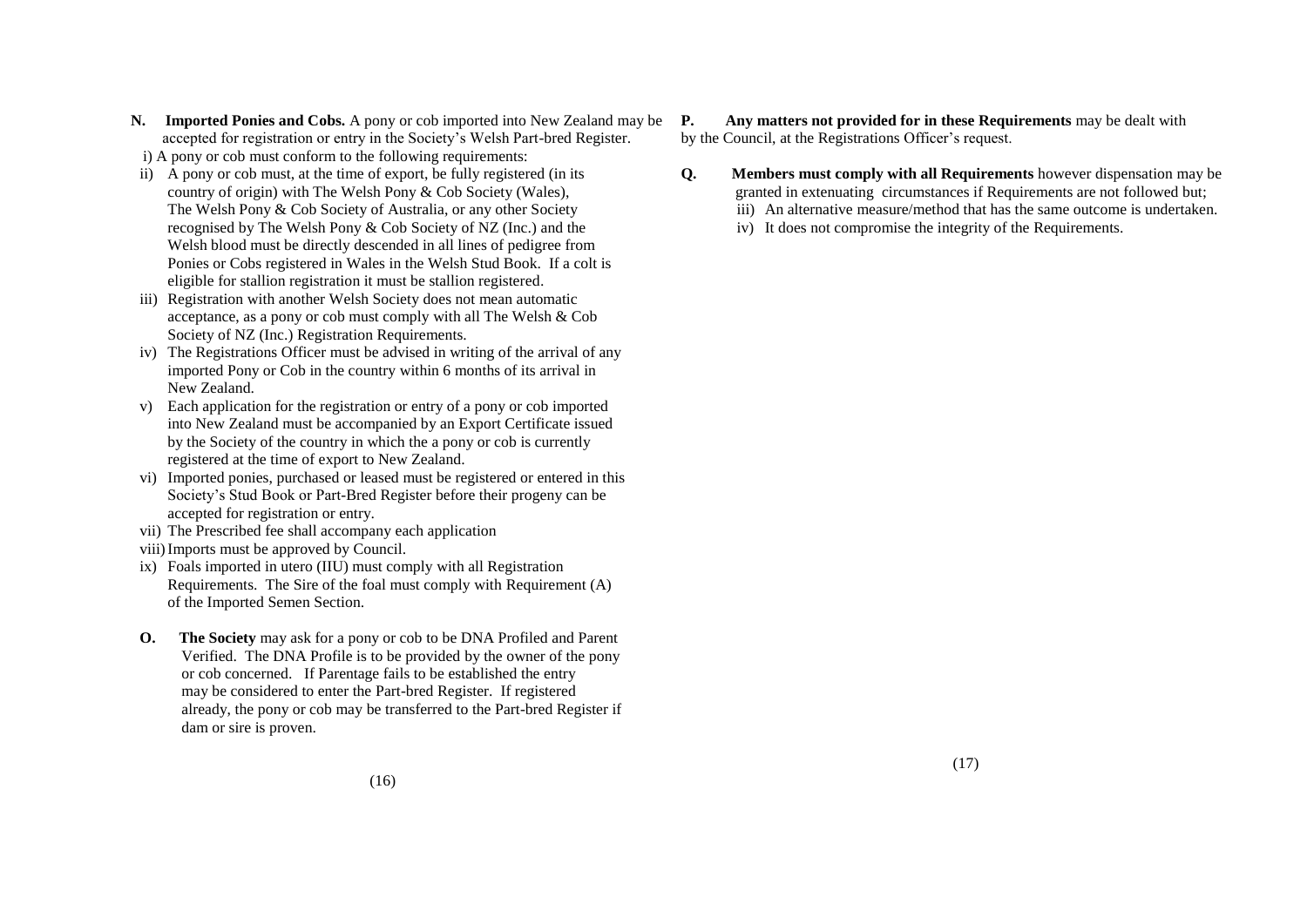# **REQUIREMENTS GOVERNING THE USE OF**

# **ARTIFICIAL INSEMINATION**

**AND**

# **EMBRYO TRANSFER**

**IN** 

# **WELSH PONIES AND COBS IN NEW ZEALAND**

# **PUREBRED AND PARTBRED**

# **REQUIREMENTS GOVERNING THE USE OF ARTIFICIAL**

# **INSEMINATION IN WELSH PONIES AND COBS IN**

# **NEW ZEALAND**

*Definitions:* 

*The Society:* means The Welsh Pony and Cob Society of New Zealand (Incorporated).

*AI:* Artificial Insemination is the artificial introduction of semen into the genital tract of the mare by a Veterinarian or AI Technician.

*Al Technician:* a person who possesses such skills as will permit them to carry out the procedures necessary to comply with the provisions of these rules in relation to the gathering of semen and preservation of same, and the artificial inseminating of mares with semen whether such semen is frozen or fresh.

*Ultrasound:* means the use of an ultrasound device which uses high frequency sound waves to image internal structures via the mare"s rectum for reproductive management and pregnancy diagnosis.

- 1 The Society shall not be obliged to register any foal conceived by artificial insemination or other than by means of natural service unless the registration or recording of the birth of such foal by the Society is sought in accordance of these rules.
- 2 The owner of any stallion ("the stallion") or mare ("the mare") used in accordance with the provision of these rules may or may not be current financial members of the Society at the time of service under these rules.
- 3 All stallions and all mares to be used in accordance with these rules must be duly registered in accordance with the requirements of the Society.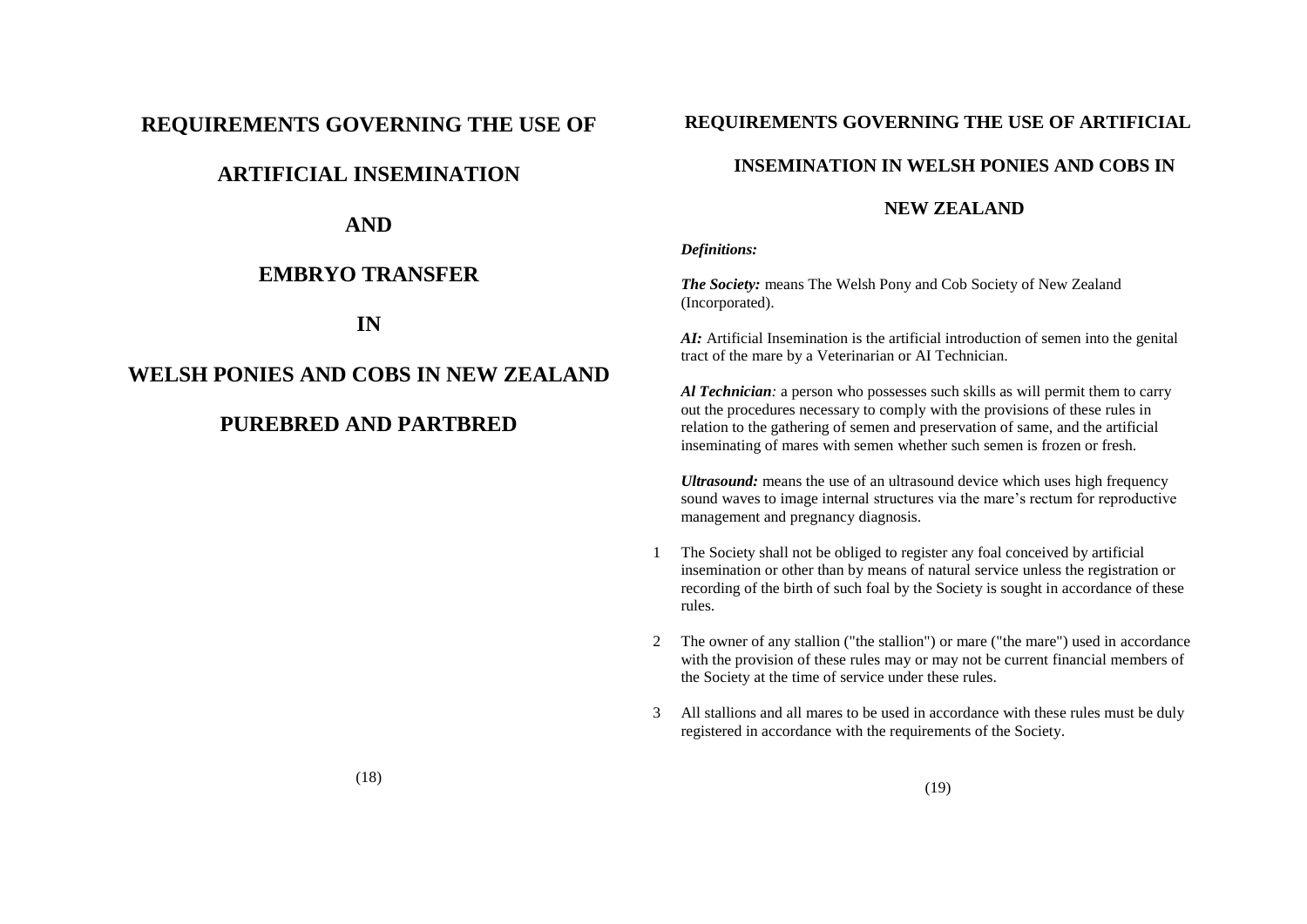- 4 The collection of semen from any stallion to which these rules apply must be made under the direct personal supervision of a duly registered and practicing Veterinarian or personally by an AI Technician.
- 5 The processing and storage of semen must be carried out by a practicing Veterinarian or an AI Technician according to good clinical practice for the collection and storage of semen and only in accordance with rules (if any) made from time to time in respect thereof by the Society.
- 6 Semen may only continue to be used after the death or gelding of a stallion provided that such semen has been collected and stored in accordance with the requirements of the Society current at the time of collection of such semen.
- 7 AI service certification in respect of which a service has been provided under these rules shall be signed by the owner to whom such certificates have been issued in respect of any progeny sought to be registered under these rules. The owner of the stallion from which such semen has been collected shall notify the Society in writing of the particulars of any agent authorised to sign AI service certificates on such owner's behalf. No certificate shall be signed by any person on behalf of the owner until the particulars of such person have been registered with the Society in accordance with the requirements of the Society from time to time.
	- 8 Any insemination of any mares under the provision of these rules shall be carried out under the direct personal supervision of a duly licensed and Registered Veterinarian or personally by an AI Technician and such veterinarian or AI Technician shall sign the AI service certificate at the time and place of such service.
	- 9 Subject to these Requirements all progeny conceived from AI service, where such progeny is accepted under these rules, will be recorded as progeny by such service in the Society's Stud Book subject to the payment of the fees payable in respect of such registration.
	- 10 Where a registered stallion or mare is used in an AI program to produce Part Welsh Progeny, the Requirements governing the use of AI in purebred stock must be complied with.
- 11 Part Welsh Progeny, which are conceived by AI methods in accordance with these rules, will be recorded as such in the register.
- 12 The Society may from time to time delegate to its Secretary or Registrations Officer the power to issue permits under these rules and the power to receive Certificates and other documents hereunder.

# **DNA PROFILING**

DNA Profiling describes a process whereby a Registered Veterinarian removes a sample of hair from a pony and this hair is then sent to the Massey Equine Typing & Research Centre with accompanying accurate description of identification, and is tested so as to establish a pony or cob individual DNA Genetic Profile.

*DNA PROFILE: Please note: PUREBRED: If both the Dam & Sire of the offspring are DNA Profiled and both Profiles are held at the Massey Equine Typing & Research Centre in the WPCSNZ DNA Data Base held at Massey University then the owner/lessee may pull the mane sample themselves.*

*DNA PROFILE: Please note: PARTBRED: If the Dam and or Sire, contributing the Welsh Blood for the offspring registration, are DNA Profiled and Profiles are held at the Massey Equine Typing & Research Centre in the WPCSNZ DNA Data Base held at Massey University then the owner/leesee may pull the mane sample themselves.*

# **PARENT VERIFICATION**

Parent Verification is the process of using the individual DNA Genetic Profile to confirm a pony or cob"s parentage**.**

The individual Genetic Profile will be verified against the said Sire"s DNA profile (Paternal) or said Dam"s DNA profile (Maternal) or both (Parental). The DNA profiles are then entered into the WPCS of NZ DNA Database held by Massey University, Palmerston North.

**ONLY DNA** profiles held on the WPCS of NZ database at Massey Equine Typing & Research Centre can be used to verify parentage of any pony or cob.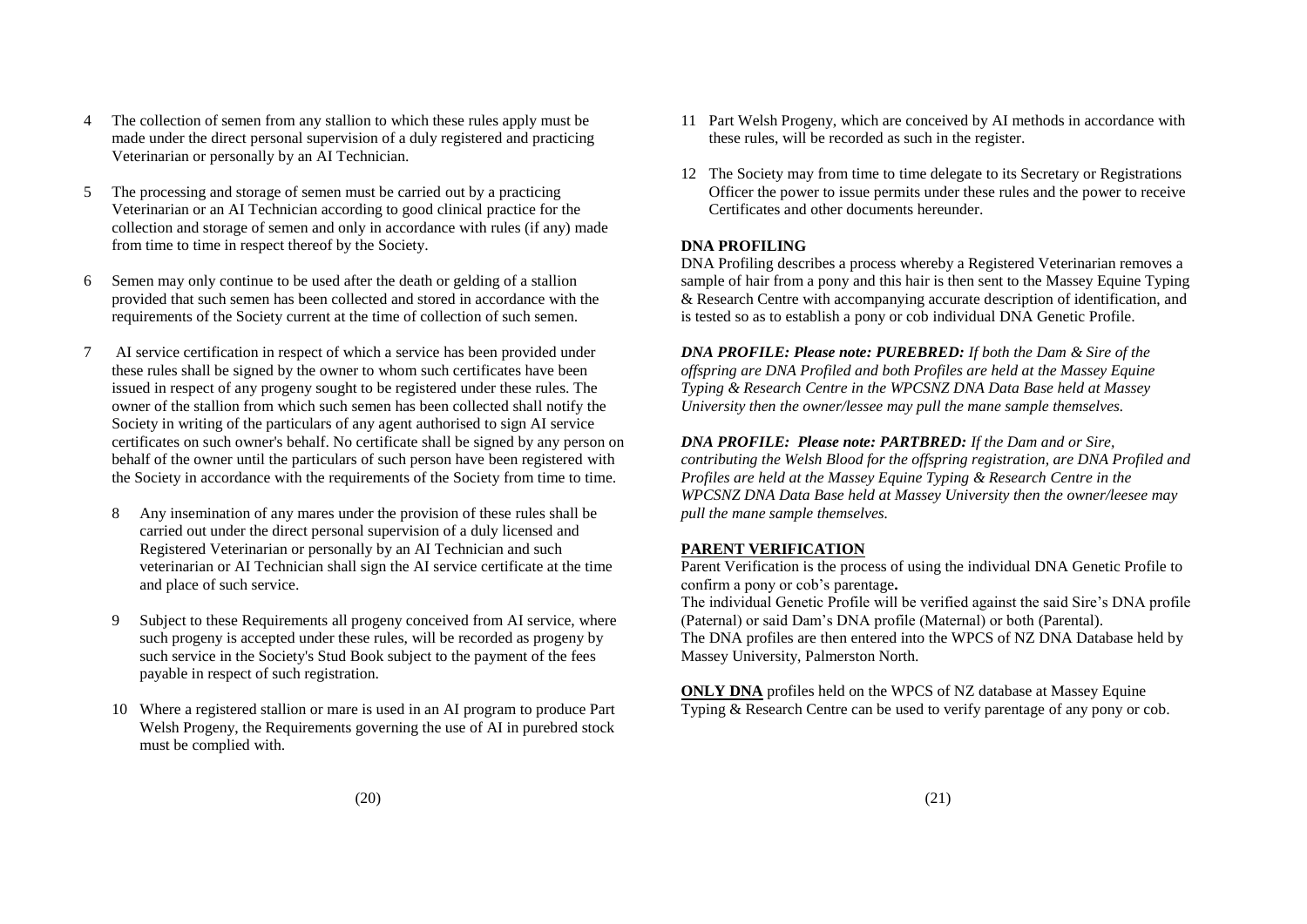NOTE: Members must comply with all Requirements; however dispensation may be granted in extenuating circumstances if requirements are not followed but:

- i. An alternative measure/method that has the same outcome is undertaken.
- ii. It does not compromise the integrity of the Requirements

# **USE OF IMPORTED SEMEN**

a) The Purebred and Part-bred Welsh stallion must be registered in the appropriate section of a Welsh studbook. The stallion must be fully registered with The Welsh Pony & Cob Society (Wales), The Welsh Pony & Cob Society of Australia, or any other Society recognised by The Welsh Pony & Cob Society of NZ (Inc.) and must be directly descended in all lines of Welsh pedigree from Ponies or Cobs registered in Wales in the Welsh Stud Book. This includes Welsh Part-bred stallions 12.5% and over*.* 

Registration with another Welsh Society does not mean automatic acceptance, as a pony or cob must comply with all The Welsh & Cob Society of NZ (Inc.) Registration Requirements.

- b) If a colt is eligible for stallion registration it must be stallion registered.
- c) The stallion must in addition be, or have been, licensed in accordance with the rules of the appropriate studbook in that country.
- d) The semen from the stallion must be collected and stored in strict compliance with the requirements for Ministry for Primary Industries (MPI), covering the export of equine semen from the country in which the stallion is resident.
- e) Imported semen must at all times meet the importation requirements for the Ministry for Primary Industries (MPI) in addition to the conditions laid down by The Welsh Pony and Cob Society of New Zealand. (22)

Members must comply with all Requirements; however dispensation may be granted in extenuating circumstances if requirements are not followed but:

- iii. An alternative measure/method that has the same outcome is undertaken.
- iv. It does not compromise the integrity of the Requirements

# **PLEASE NOTE**

FS (Foundation Stock) may be accepted only if directly descended from stock registered with The Welsh Pony & Cob Society of Wales Studbook or Register but MUST BE REFERRED TO THE REGISTRATIONS OFFICER FOR COUNCIL APPROVAL.

ROS (Registered with Other Society) may be accepted only if directly descended from stock registered with The Welsh Pony & Cob Society of Wales Studbook or Register but MUST BE REFERRED TO THE REGISTRATIONS OFFICER FOR COUNCIL APPROVAL.

OOS (Other Overseas Society – *Not Welsh*) may be accepted only if directly descended from stock registered with The Welsh Pony & Cob Society of Wales Studbook or Register but MUST BE REFERRED TO THE REGISTRATIONS OFFICER FOR COUNCIL APPROVAL.

**ANY PEDIGREE** CONTAINING FS OR ROS OR OOS MUST BE REFERRED TO THE REGISTRATIONS OFFICER FOR COUNCIL APPROVAL.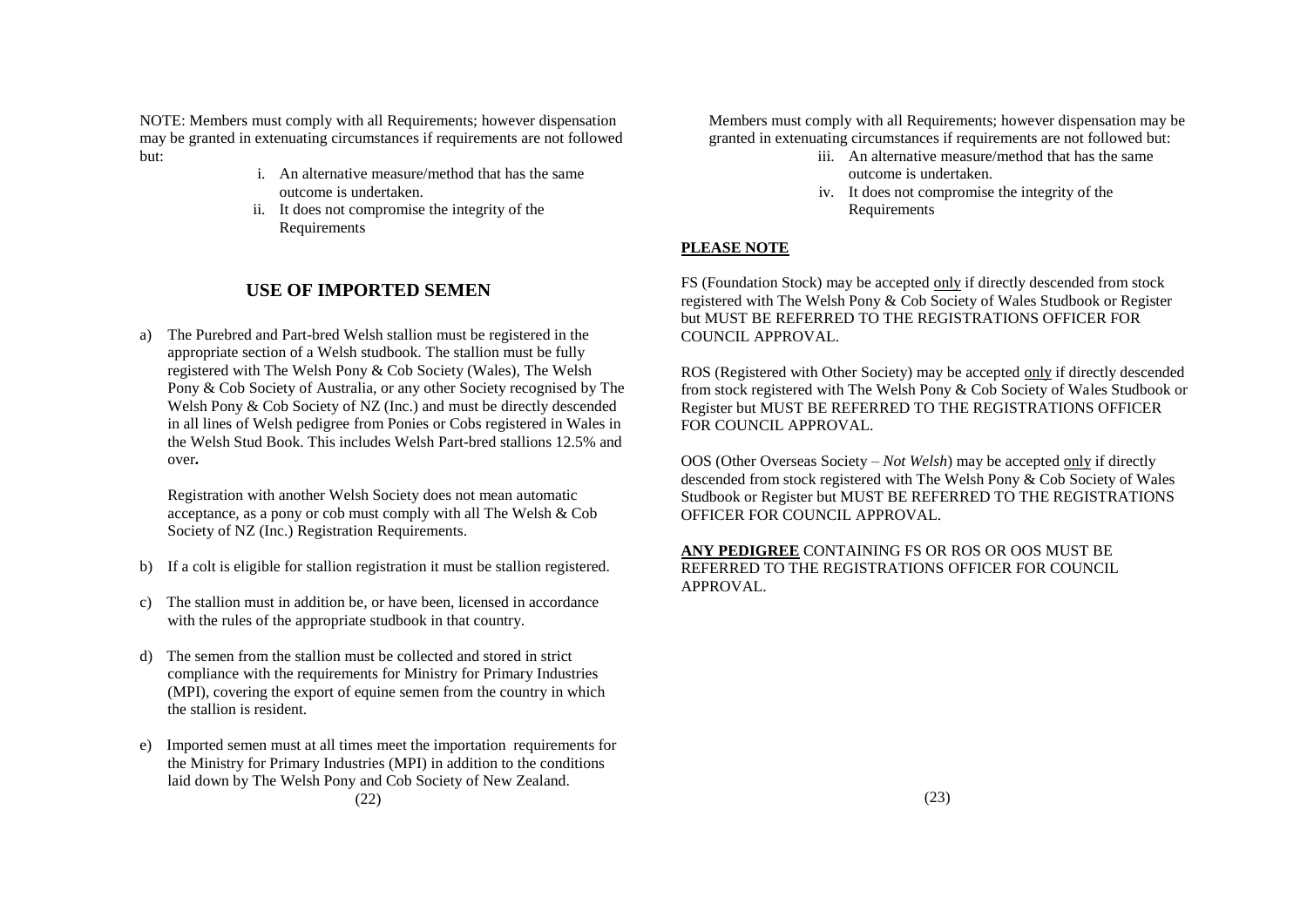# **EXPORTING SEMEN**

The owner of a stallion to whom these Requirements apply and the semen of which stallion is intended to be exported from New Zealand shall notify the Society at least one month prior to its export, on the prescribed form of the intention of such owner to export such semen. Such owner shall provide to the Society the required information in respect of such stallion and semen including the method of collection and storage.

The stallion owner shall pay to the Society the fee prescribed by the Society in respect of filing with the Society of such forms.

Members must comply with all Requirements; however dispensation may be granted in extenuating circumstances if requirements are not followed but:

- v. An alternative measure/method that has the same outcome is undertaken.
- vi. It does not compromise the integrity of the Requirements

# **REQUIREMENTS GOVERNING THE USE OF EMBRYO TRANSFER IN WELSH PONIES AND COBS IN NEW ZEALAND**

## *Definitions*

*The Society:* means The Welsh Pony and Cob Society of New Zealand (Incorporated).

*ET:* means Embryo Transfer, which is the flushing of embryo/s from the uterus of a donor mare and the introduction of the flushed embryo/s into the uterus of recipient mares.

*ET Technician:* means a person who is suitably qualified to carry out the procedures necessary to comply with the provisions of these rules in relation to the flushing of mares and the freezing and storage of embryos and the implantation of such embryos in a recipient mare.

*DNA Profiling***:** DNA Profiling describes a process whereby a Registered Veterinarian removes a sample of hair from a pony and this hair is then sent to the Massey Equine Typing & Research Centre with accompanying accurate description of identification, and is tested so as to establish a pony or cob individual DNA Genetic Profile.

*DNA Profiling***:** *Please note: PUREBRED: If both the Dam & Sire of the offspring are DNA Profiled and both Profiles are held at the Massey Equine Typing & Research Centre in the WPCSNZ DNA Data Base held at Massey University then the owner may pull the mane sample themselves.*

*DNA Profiling***:** *Please note: PARTBRED: If the Dam and or Sire, contributing the Welsh Blood for the offspring registration, are DNA Profiled and Profiles are held at the Massey Equine Typing & Research Centre in the WPCSNZ DNA Data Base held at Massey University then the owner may pull the mane sample themselves.*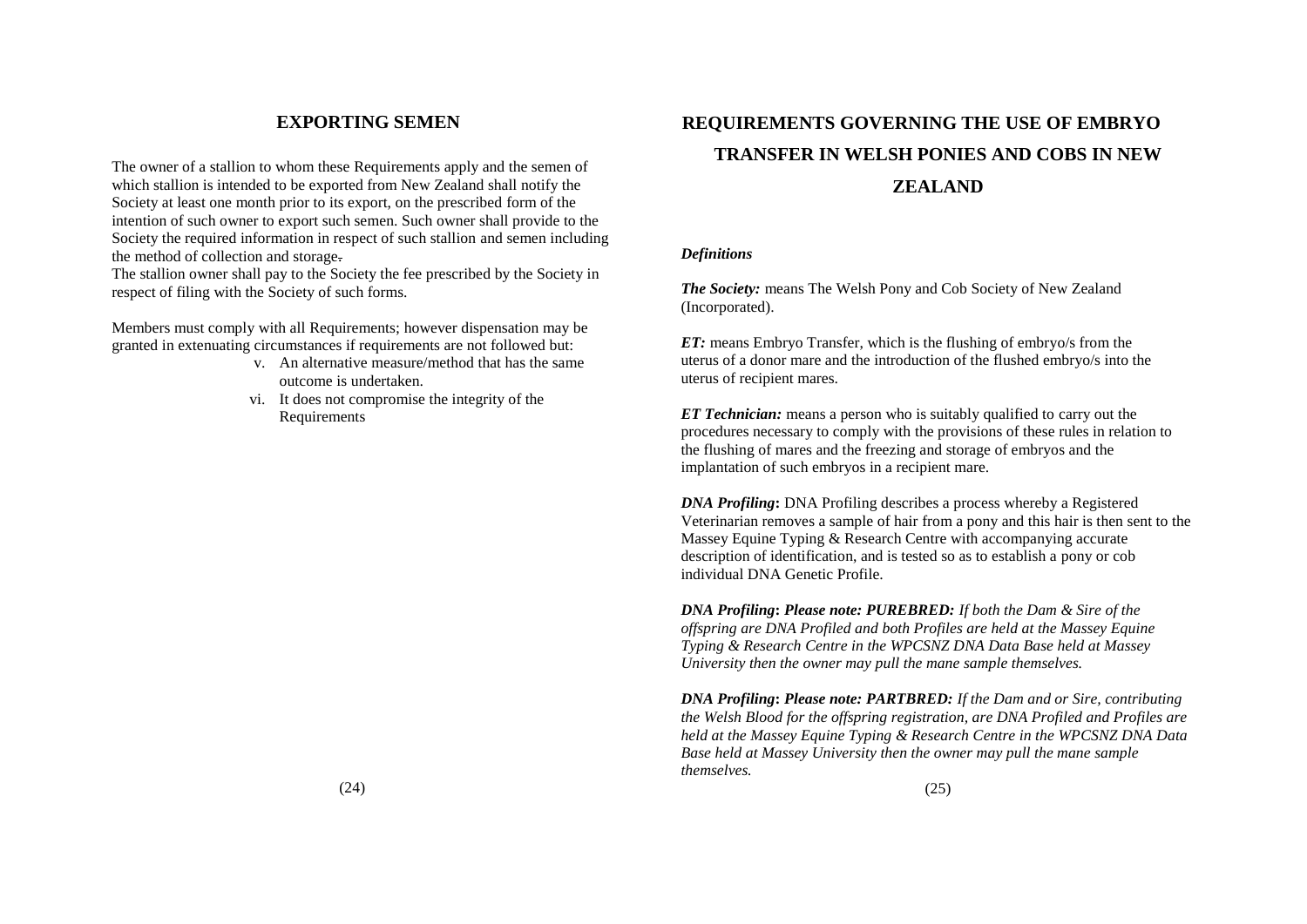*Breeding year:* means a period of 12 months commencing on the 1st day of August in each year.

*AI:* Artificial Insemination is the artificial introduction of semen into the genital tract of the mare by a Registered Veterinarian or AI Technician.

*Owner:* means the owner of any stallion or mare used or the lessees of such pony or cob or the duly appointed agent of such owner or lessee.

*Ultrasound*: means the use of an ultrasound device which uses high frequency sound waves to image internal structures via the mare"s rectum for reproductive management and pregnancy diagnosis.

- 1. Every application for registration or entry and every notification of birth (if required) shall be made on forms approved by the Council of the Society.
- 2. Donor mares from which embryos are collected for use under these rules must be registered with the Society and DNA Profiled according to Society requirements.
- 3. Stallions used in an ET program must be registered with the Society and be DNA Profiled according to Society requirements. If the donor mare is to be served by any method other than by natural service, the Rules appropriate to such forms of service must be complied with in addition to the provisions of these Rules. If AI is to be used the owner must first comply with the Society's AI requirements.
- 4. No donor mare shall be aged less than 36 calendar months from its actual date of birth at the time of collection of embryos to be used under these Rules.
- 5. All stages of the embryo transfer including, but without limiting the foregoing, the flushing from the donor mare, the introduction of the flushed embryo to the recipient mare and/or the freezing and storage of embryos, must be carried out by a duly registered and practicing Veterinarian or by an ET Technician who is qualified for such collection.

6. Embryos that have been frozen under the provision of these Rules remain the property of the registered owner of the donor mare at the time of collection. If the embryos are sold, the purchaser of the embryo/s is required to register the resultant progeny in the usual manner adhering to WPCS registration requirements, and DNA profiling of the progeny including parental verification must occur.

The mare and stallion/semen used for produce a foal via ET are to be identified by a Registered Veterinarian/ET technician on an official WPCS AI Service Form for registration lodged with the Society and the date and Embryo Transfer procedure the veterinarian/ET technician performed to produce the resultant foal is required to be included in the foal application registration.

- 7. All foals born to ET must be DNA Profiled and Parentage Verified according to Society requirements
- 8. ET Progeny conceived under these Rules will be identified as such the Society's Stud Book.

The owner of an embryo which is to be exported from New Zealand shall at least one month prior to its export, notify the Society on the prescribed form of the intention to export such embryo and pay to the Society the fee prescribed by the Council for lodging of such form.

- 9. Where a registered stallion or registered donor mare is used in an ET program, to produce Part Welsh progeny requirements governing use of ET in Pure Bred stock must be complied with, subject to the following rules;
- 10. Part Welsh progeny which are produced by ET methods in accordance with these rules will be recorded as such in the register.
- 11. The Society may from time to time delegate to its Secretary or other employee the power to issue permits under these rules and the power to receive Certificates or other documents hereunder.
- 12. Nothing in these rules shall affect the registration of progeny produced by natural means.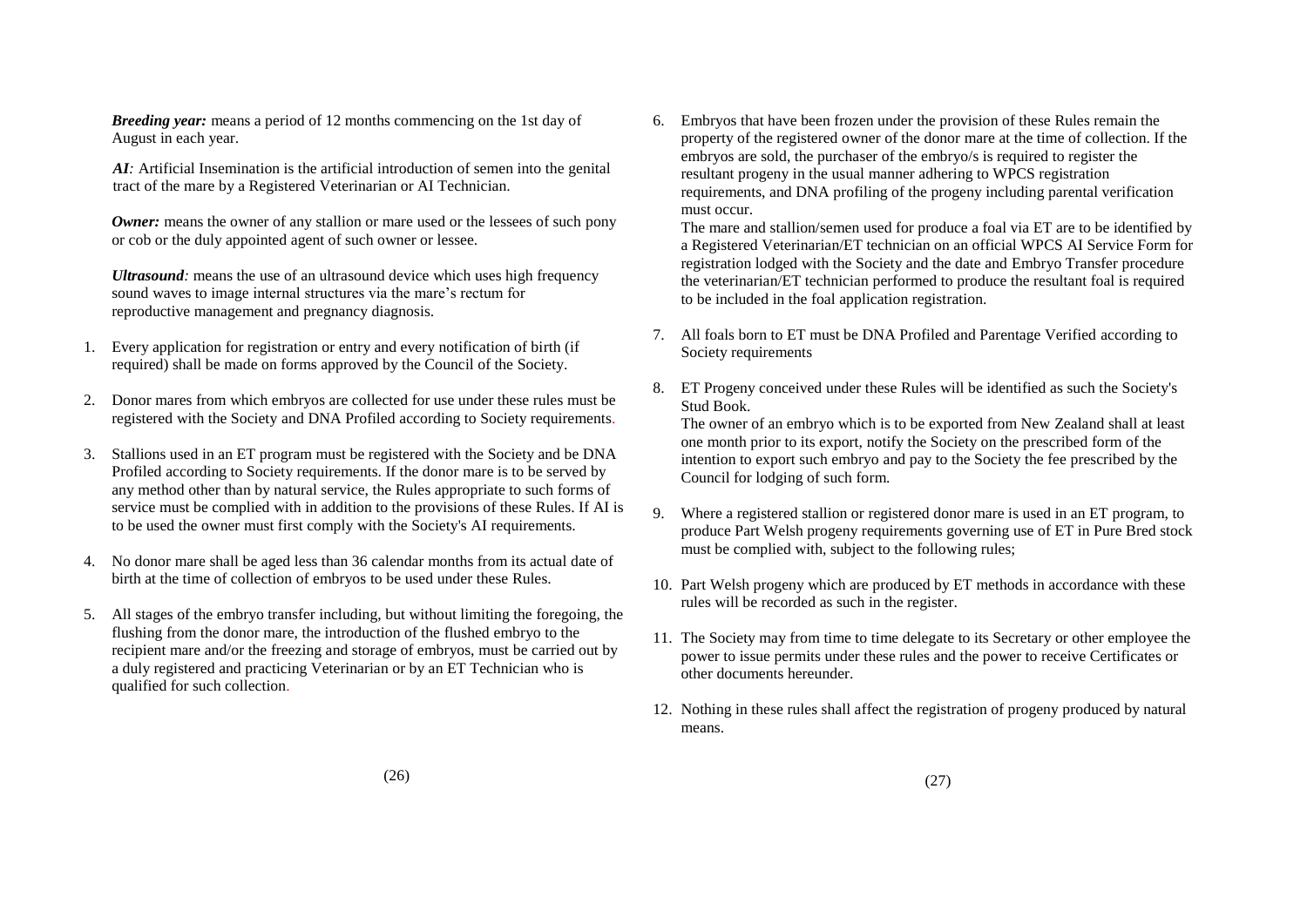- 13. Members must comply with all Requirements; however dispensation may be granted in extenuating circumstances if requirements are not followed but:
	- i. An alternative measure/method that has the same outcome is undertaken.
	- ii. It does not compromise the integrity of the Requirements

## **COLOURS AND MARKINGS OF PONIES FOR IDENTIFICATION PURPOSES (Purebreds & Partbreds)**

## **BODY COLOURS**

# **Black**

Where black pigment is general throughout the coat, limbs, mane and tail, with no pattern factor present other than white markings. Black ponies are born a charcoal colour ranging from pale ash to blueish grey.

# **Bay**

Bay varies considerably in shade from dull red approaching brown, to yellowish colour approaching chestnut, but it can be distinguished from the chestnut by the fact that the bay has a black mane and tail and almost invariably black on at least the bottom of the limbs. The ears have a black line around them. Bay horses are born with dark skin, unlike chestnuts.

The lighter shades can sometimes be misidentified as "buckskin" or "dun". Unless the pony has a dilute parent, whether the dilution is caused by the cream, dun or taffy dilution it cannot be buckskin, dun or taffy.

In darker shades there is a mixture of black and brown pigment in the coat, with black limbs, mane and tail, except in the soft parts, i.e. around the muzzle and the eyes, behind the elbows, in the flank, and sometimes between the back legs, where the hair is of a lighter colour. These may look black apart from the pigmented soft parts.

**Note:** Brown is the darkest expression of Bay. While a horse may appear brown, they are genetically Bay and should be registered as such.

## **Chestnut**

This colour consists of red coloured hair in different degrees of intensity, which may be noted if thought desirable. The main & tail of a chestnut may not necessarily be the same colour as its body and can range in colour from silver, through flaxen, salt & pepper to dark liver. Chestnuts have no black hairs on their limbs or in their manes & tails although the liver colouring can be mistaken for such. Chestnuts are born with salmon coloured skin which rapidly darkens to black within a few days.

(28)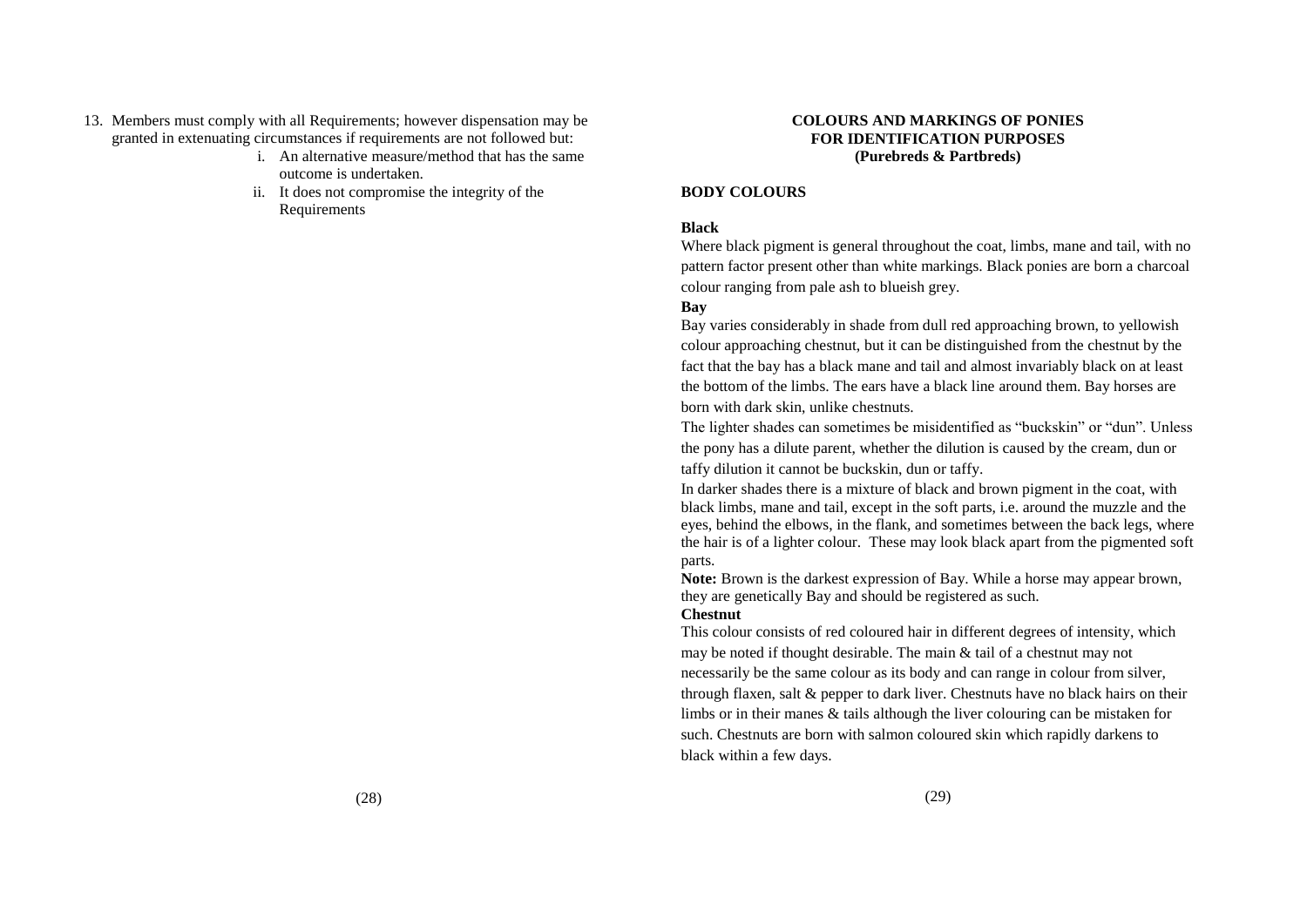## **Palomino**

(Previously referred to as Cream). A coat colour ranging from pale cream to dark gold with dark skin. Sometimes the coat shows dark hairs (smutting). The mane and tail are white or cream but may contain black or chestnut hairs. Produced by the action of the cream gene (Ccr) on a chestnut base. Can be mistaken for Silver if the cream dilution gene is working over a very dark chestnut base coat colour.

### **Buckskin**

Produced by the action of the cream gene (Ccr) on a bay base, buckskin may be cream, yellow, gold or sooty. The mane and tail are predominantly black or brown but may contain white hair.

#### **Smokey Black**

Previously known as Black Buckskin. Occurs on a black based pony or cob, which carries a single dilute cream gene (Ccr). As the cream gene has little or no effect on black, it can be difficult to distinguish from black. Smokey Black will only be recorded with the WPCSNZ upon presentation of a

DNA colour test result proving the Smokey black.

## **Cremello**

Cremello is produced when the cream gene (Ccr) is doubled on a chestnut base. Pale cream colour with pink skin and pale glass-blue eyes and a white or pale ivory coloured mane and tail.

#### **Perlino**

Perlino is produced when the cream gene (Ccr) is doubled on a bay base. Pale cream colour with pink skin and blue eyes like the Cremello, but the points, mane and tail may show a shade darker.

## **Smokey Cream**

Smokey Cream is produced when the cream gene (Ccr) is doubled on a black base. The hair is diluted to a cream or smoky cream colour, the eyes are blue, and the skin is pink

#### **Grey**

Where the body coat is a varying mosaic of black and white hairs, with the skin black. With increasing age the coat grows lighter in colour. As there are many variations according to age and season, all of them should be described by the general term "grey". It is important to always note the birth colour of a grey as in the majority of cases they are not born grey.

#### **Silver**

Also known as Taffy or Silver Dapple; Silver is another dilution and it affects only black pigment; it has no effect on chestnut. It acts on a black/bay horse to produce colour known as black or bay silver which may or may not have dapples. The body colour varies from almost bay to almost black with the mane and tail usually being creamy white or streaky and the black points diluted to a washed out colour. Silver will only be recorded with the WPCSNZ upon presentation of a DNA colour test result proving the presence of the Silver Gene.

#### **Roan**

A Roan must have a roan parent or one which was born roan but on which the action of the greying or cream gene has masked the roan. Roan are distinguished by the base colour, which is permanent and should be described as "bay roan", 'black roan', 'chestnut roan', 'buckskin roan' etc. A roan has an admixture of white hairs and the base colour on the body, but the head and legs remain the base colour. Generally a roan foal is born a solid colour with the roan pattern becoming evident with the first change of coat. Roans may occur on any colour including dilutes, palomino and buckskin. When roan occurs on cremello, perlino or in conjunction grey, it is masked and so is impossible to visually distinguish. Palomino and buckskin roans can be difficult to distinguish and may only be identified by the base colour spearing up the forearms.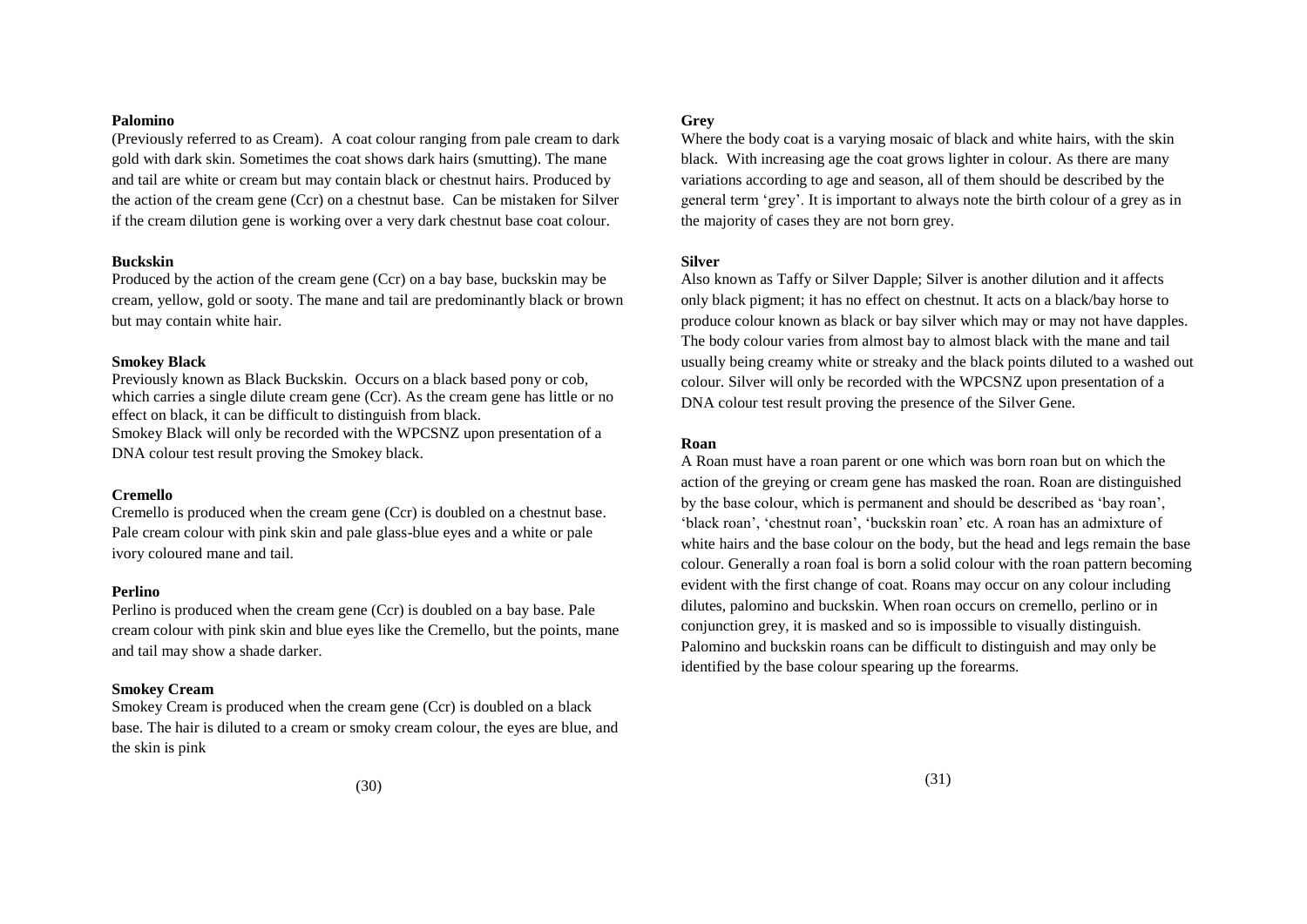#### **Dun**

Another dilution which will be expressed on all body colours. The base colour is retained but lightened and is a "flat" tone so can vary from pale chestnut, through flat bay to black-grey or even a "flat" shade of palomino or buckskin as it can be found in combination with the cream dilution gene as well. The skin is black (unless working on cremello or perlino), mane, tail and legs are the base colour (e.g. chestnut, black) and darker than the rest of the body. Usually black or dark as are the legs. Duns have very distinct dorsal stripe extending into the mane & tail and widening over the loins, ear tipping extending over the top half or the ear and usually "primitive" markings including leg and shoulder barring and mottling. Dun is produced by the Dun gene (D). This is a different dilution to Cream (CCr) and can occur in a homozygous form as a Dun. It can occur in conjunction with any colour including Cream dilution Dun will only be recorded with the WPCSNZ upon presentation of a DNA colour test result proving Dun.

Please Note: Dun is incredibly rare in the Welsh breed, and the term is often incorrectly used as a term for Buckskin.

#### **Frame Overo**

Only permissible in Part Welsh - These have irregular white patches which appear to spread horizontally on the body and do not cross the spine, legs are the base colour unless the pony or cob is showing the effects of the Sabino gene, in which case they will show white markings on the lower parts. Lethal in a homozygous state.

#### **Tobiano**

Only permissible in Part Welsh – These usually have white areas which cross the spine with the head as the base colour with or without white markings, white legs and often bi coloured tails.

## **Ticking**

Flecking (refers body and leg markings) **Sabino** (Refer body and leg markings) **Splashed White** (Refer body and leg markings)

#### **HEAD MARKINGS**

## **Star**

Any white mark on the forehead. Size, shape, intensity, position, and coloured markings (if any) on the white are to be specified. Should the marking in the region of the centre of the forehead consist of a few white hairs only it should be so described and not referred to as a star.

## **Stripe**

In the majority of cases the star and stripe are continuous and should be described as "star and stripe conjoined". Where the stripe is separate and distinct from the star it should be described as "broken stripe". Where no star is present the point of origin of the stripe should be indicated. Any variation in width direction and any markings on the white should be stated, including 'inclined to left/right' etc.

#### **Blaze**

A white marking covering almost the whole of the forehead between the eyes and extending beyond the width of the nasal bones and usually to the muzzle. Any variation in direction, termination and any markings on the white should be stated. e.g. 'broad blaze', 'narrow blaze'.

#### **White Face**

Where the white covers the forehead and front of the face, extending downwards towards the muzzle. The extension may be into the left or right or both nostrils, or covering both and extending further, in which cases it should be described accordingly.

#### **Snip**

An isolated white marking, independent of those already named and situated between or in the region of the nostrils, its size, position and intensity should be specified.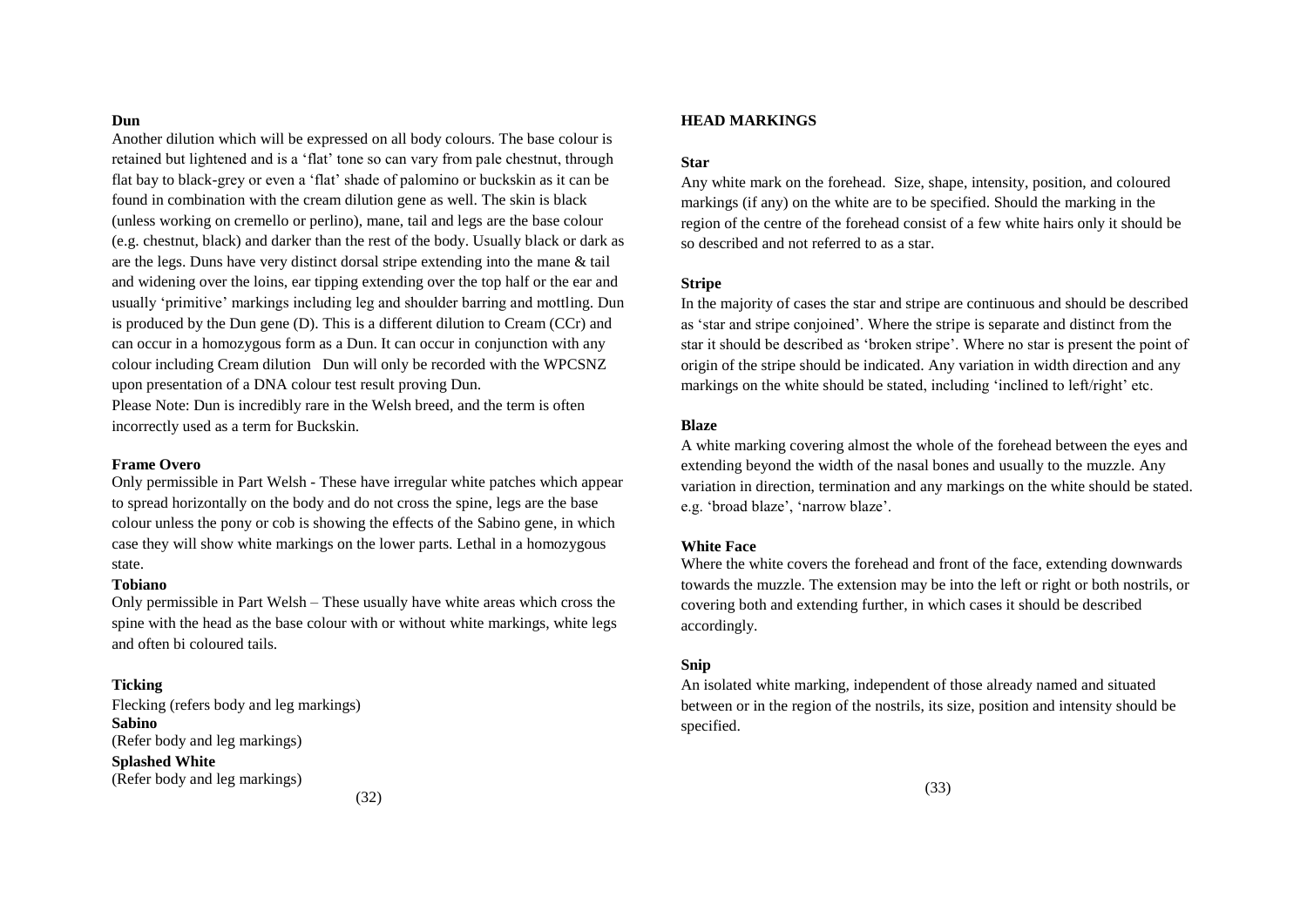## **Lip markings**

Should be described as the whole or a portion of either lip.

### **Flesh Marks**

Patches where the pigment of the skin is absent should be described as flesh marks.

#### **White Muzzle**

Where the white extends to the region of the nostrils and may include lips.

## **Wall-Eye / Blue Eye**

This term should be used exclusively where there is such a lack of pigment, either partial or complete, in the iris as to give a pinkish-white or bluish-white appearance to the eye. Any other important variations should be noted.

## **BODY AND LEG MARKINGS**

## **Ticked**

Where white hairs are separately distributed through the coat in any part of the body.

#### **Sabino**

The Sabino gene can be responsible for all white leg markings and can produce large areas of white with underlying pink skin and heavy ticking. Sabinos will usually have at least one white leg marking which spears upwards and a white chin spot. Markings which are extensive can include long white leg markings and belly splashes that may extend upwards into the body. A large blaze or white face and the chin spot. These ponies may also show extensive ticking and markings to produce an all white pony or cob with dark eyes. Note this animal is not a Cremello or Perlino and heavy ticking should not be mistaken for Roan.

## **Splashed White**

Splashed White produces ponies with pink-skinned white markings, which usually have blue eyes. They often look as though they have been dipped in white paint feet first. The head, legs and belly may be white, sometimes connected to a patch running up either side of the thorax. The tail is often white, or white-tipped. White rarely reaches the top line, unless other pattern genes are also present. The margins of the white markings are crisp, smooth and well defined.

## **Black marks**

Should be used to describe small areas of black hairs among white or any other colour.

### **Spots**

Where small, more or less circular, collection of hairs differing from the general body colour occur, distributed in various parts of the body.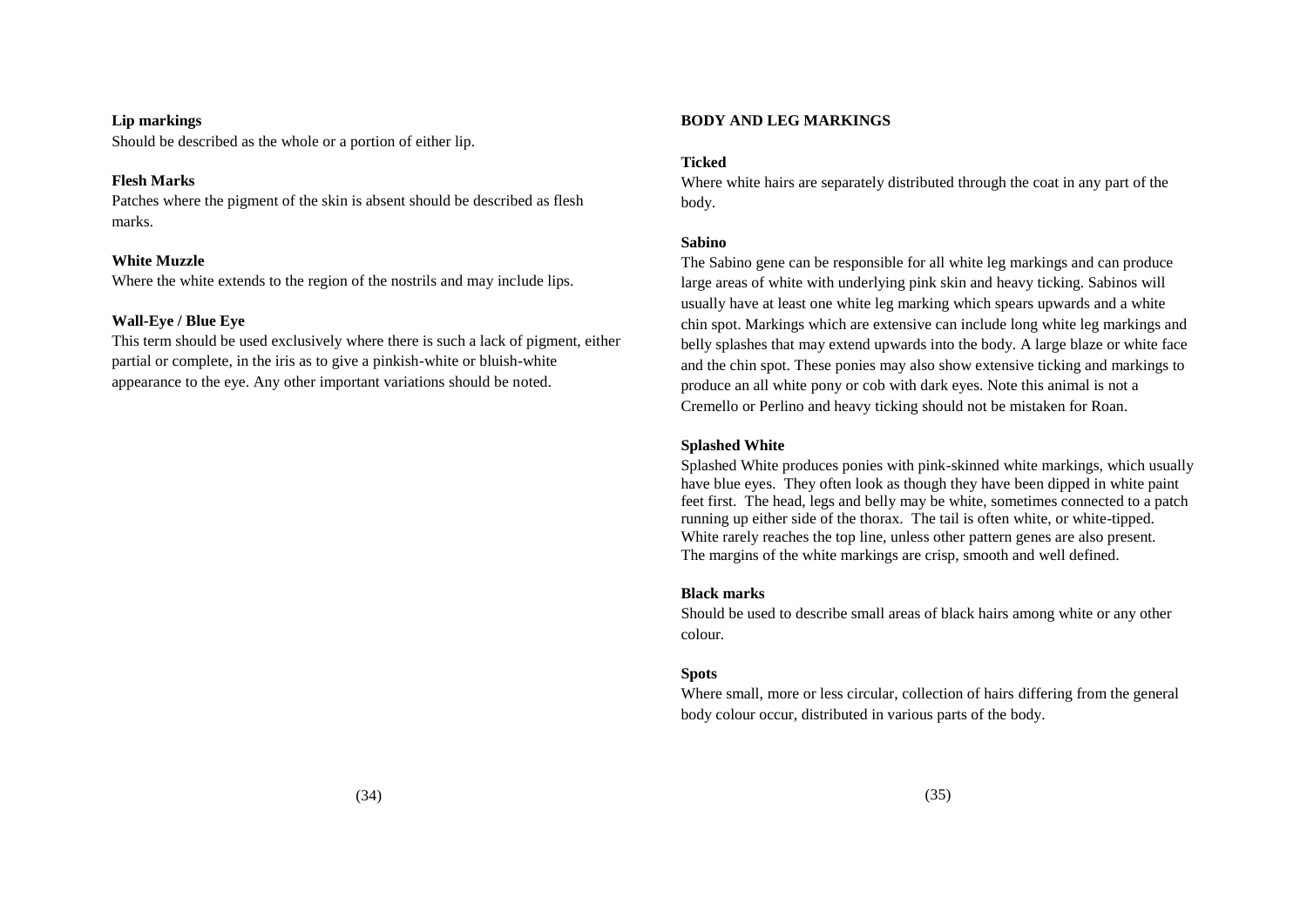## **Patch**

Should be used to describe any larger well defined irregular area (not covered by previous definitions) of hairs differing from the general body colour.

## **Whorls**

(Cowlicks) these are small areas about the size of a 50 cent piece where the hair grows in a swirl pattern.

## **Hooves**

Any variation in the colour of the hooves should be noted.

## **White Leg Markings**

Any white markings on the legs should be accurately defined and the extent precisely stated, e.g. ¼ cannon, ½ cannon, cannon, fetlock, pastern, coronet etc. The use of such terms as sock and stocking should be discontinued.

## **Ermine Spots**

Are small to large spots of dark pigmentation in white markings amongst the hair just above the coronary band of the hoof, these should be noted.

## **Zebra marks**

Where there is striping on the limbs, neck, withers or quarters.